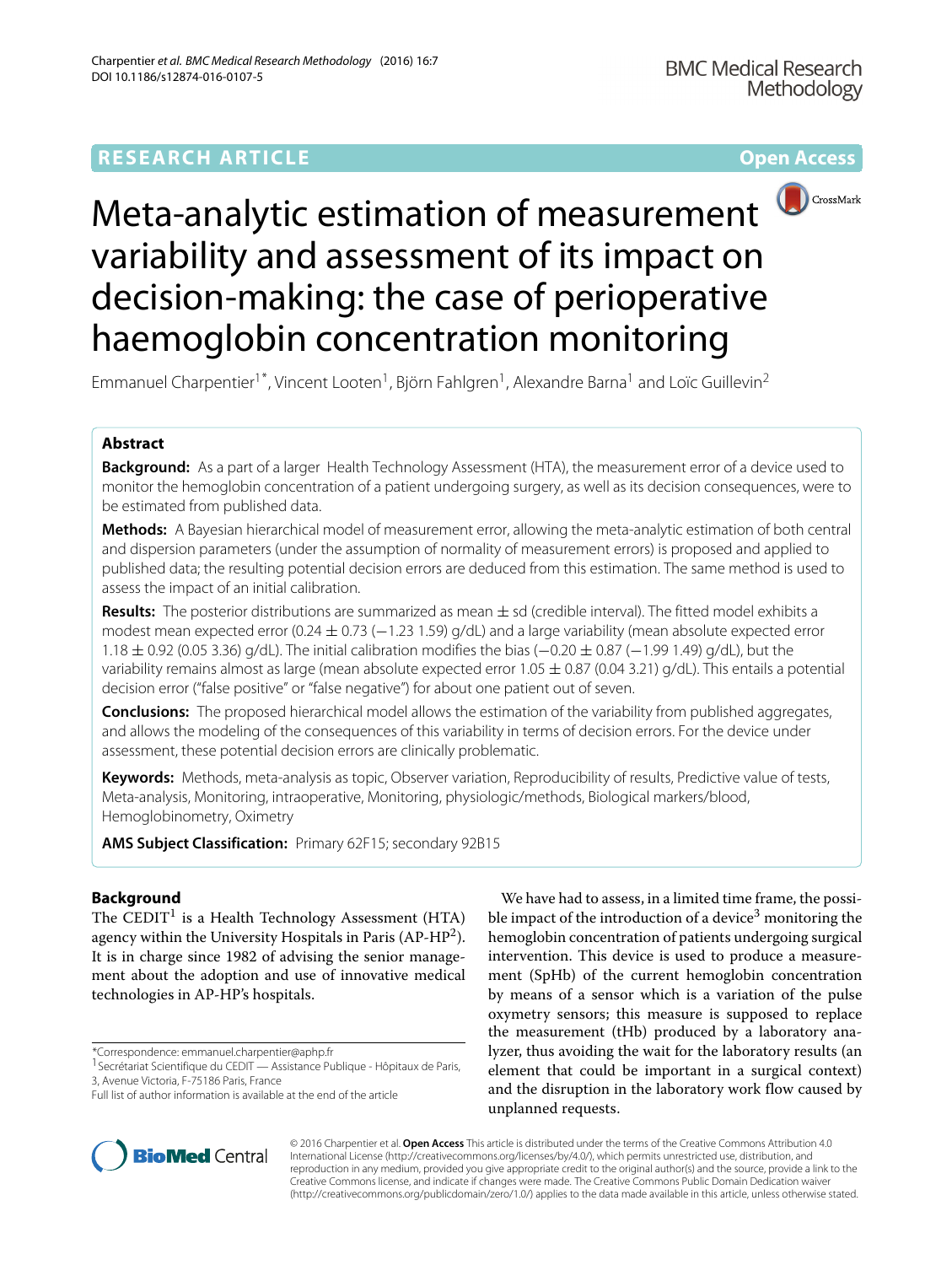Previous studies of this device in various clinical settings showed that its measurement errors were large but almost symmetric around 0. A recent meta-analysis [\[1\]](#page-12-0) aggregated the results reported in 32 papers, 13 of which reported results of operating room use; the average mean error (bias) in this surgical subgroup was 0.4 g/dL, but the measurement error standard deviation was larger than 1 g/dL in 15 of the 16 measurement series reported by these 13 papers.

The authors report a bias whose confidence interval includes 0, but they state *"We have not found any publications that provide statistical methods to quantify the uncertainty of SD in meta-analysis"*. Therefore, its clinical conclusions are based on hypotheses on the possible standard deviation of the measurement errors, without estimating it. The authors complete their conclusion on the bias by warning that *"the wide LOA [limits of agreement] mean clinicians should be cautious when making clinical decisions based on these devices"*.

In order to assess the usability of this device, our HTA therefore required the assessment of decision error risks, hence the need to estimate not only the bias (which can be done by a variety of methods, see [\[2\]](#page-12-1) for an example), but also the variability of the measurements used in this decision. In other words, the use of this device requires not only the assessment of a (possibly "significant") bias (i.e. an average error whose confidence/credible interval does not contain 0), but also of its variability (e.g. by estimating its standard deviation). This allows us to estimate the probability of a potential clinical decision error.

However, as pointed out by [\[1\]](#page-12-0), such methods for metaanalytic assessment of variability are almost nonexistent in the field (see [Discussion\)](#page-5-0), hence our proposal.

We also wanted to assess the impact of an initial calibration of the device (proposed by some authors in order to remove patient-specific systematic errors) which consists in the subtraction from a given measure SpHb of an initial error  $SpHb_0 - tHb_0$  obtained from initial calibrating measurements of SpHb and tHb:

 $cSpHb = SpHb - (SpHb<sub>0</sub> - tHb<sub>0</sub>)$ 

Therefore, we propose a Bayesian model allowing to pool the information given in various papers about the distribution of measurement errors, and to use this estimation to assess its impact in the modeling of the clinical decision error risks of these two modes of use of the device.

## **Methods**

#### **Literature review**

We repeated the published search strategy of [\[1\]](#page-12-0) on Pubmed and Embase databases, and augmented this search by manual search in the references marked as *"Related to"* by Pubmed; we then obtained full texts of a

- The device whose operating characteristics were reported in the paper had to use the same operating principle as our target device.
- The paper had to report clinical use during a surgical intervention.
- The paper had to report an estimation of both mean and standard deviation of the differences of paired reference (tHb) and device-derived (SpHb) measurements made at the same time, or at least to quote some indicator (such as Bland & Altman's LOA [\[3\]](#page-12-2)) enabling to reconstruct these measures.

The selected papers were analyzed to extract and/or reconstruct sample sizes, observed point estimates of mean and standard deviation of each study population.

#### **Modeling**

the following criteria :

For the intended use case (monitoring of hemoglobin concentration in the operating room), the measurement given by reference methods is the only available reference, and the anesthesiologists' methods are built against this measure. Therefore, we ignored its possible errors and choose to consider tHb, as our standard.

In the selected papers, the same patient may have coupled tHb/SpHb measurements at one or more occasions; we shall see (see Table [1\)](#page-2-0) that in most papers, these different occasions are merged in the same series, without information about intra- and inter-patient variabilities: other papers reported separately measurements made at different occasions, but without information on the possible correlation of measurement errors on the same patient.

Therefore, when a paper reported more than one series of measurement errors (i.e. set of assessments of this error made in the same circumstances on independent patients), these series were kept separate, and analyzed as independent: these series were usually characterized by a factor (e.g. operating phase) strongly linked to hemoglobin concentration, overwhelming the (weak) patient-related factors.

In other words, we ignored a possible "paper" level in our model.

## *Raw SpHb*

We postulated that in each series *i* in the literature, the individual measurement errors  $e_{i,j,k} = SpHb_{i,j,k} - tHb_{i,j,k}$ in patient *j* of the series *i* at occasion *k* are normally distributed (Eq. [\(1\)](#page-2-1) below). We also postulated that the series-specific means  $\mu_i$  of measurement errors (i.e. the series-specific biases) are normally distributed in the (hypothetical) population of all possible repetitions of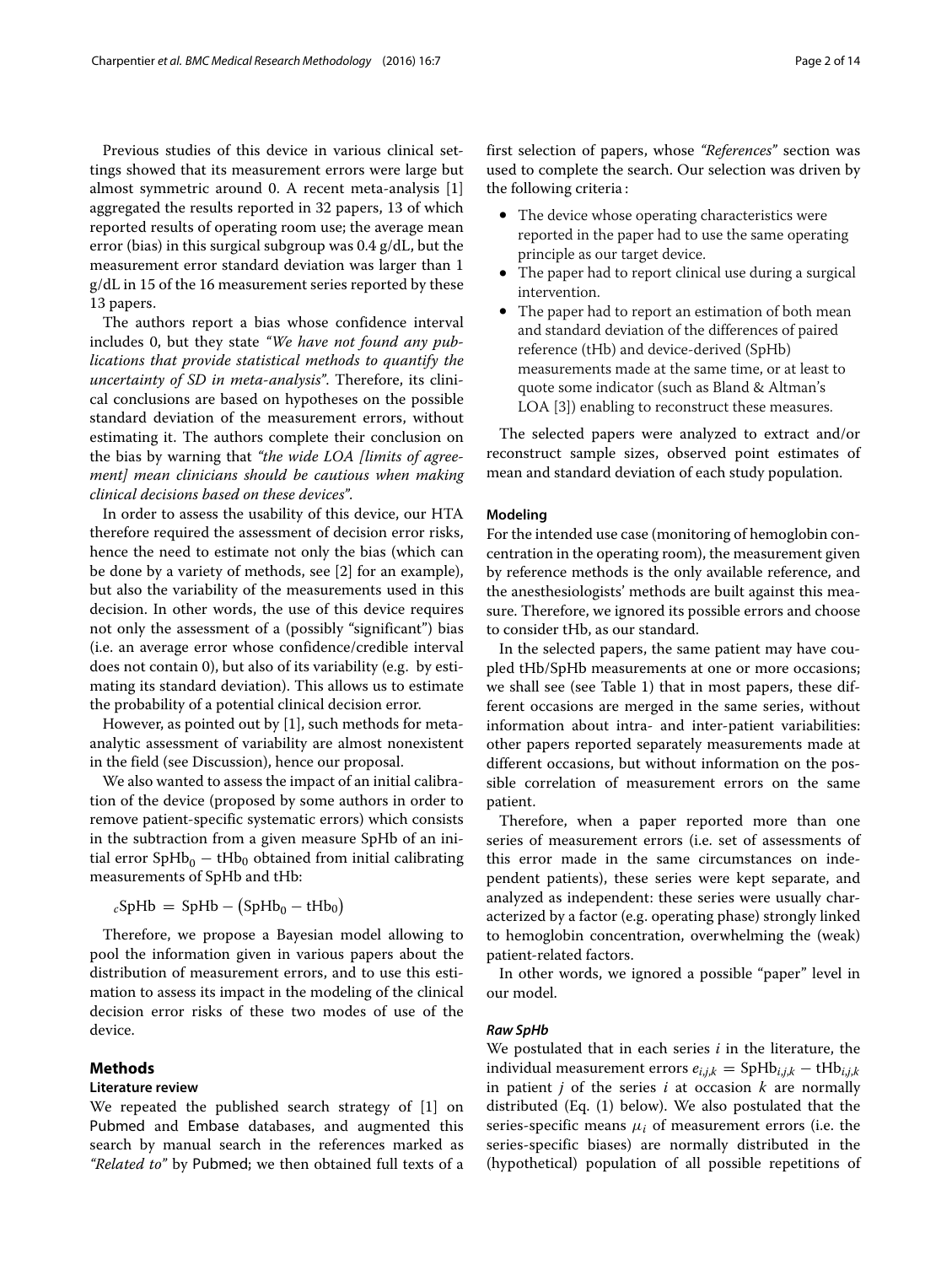# **Table 1** Data extracted from the literature

<span id="page-2-0"></span>

|                        |              | Raw SpHb  |      |        | Calibrated SpHb |      |  |
|------------------------|--------------|-----------|------|--------|-----------------|------|--|
| Series                 | $\mathsf{n}$ | ${\sf m}$ | sd   | n      | m               | sd   |  |
| Berkow 2011            | 29.00        | $-0.30$   | 1.05 |        |                 |      |  |
| Causey 2011            | 25.00        | $-0.30$   | 1.05 |        |                 |      |  |
| Lamhaut 2011           | 44.00        | 0.00      | 1.40 |        |                 |      |  |
| Miller 2011            | 20.00        | 0.30      | 1.79 |        |                 |      |  |
| Applegate 2012         | 91.00        | 0.50      | 1.43 |        |                 |      |  |
| Butwick 2012-preop     | 50.00        | 1.20      | 1.07 |        |                 |      |  |
| Butwick 2012-postop    | 50.00        | 0.10      | 1.28 |        |                 |      |  |
| Butwick 2012-24 h      | 50.00        | 1.40      | 0.99 |        |                 |      |  |
| Colquhoun 2012         | 20.00        | $-1.30$   | 1.94 |        |                 |      |  |
| Park 2012              | 40.00        | 0.90      | 1.33 |        |                 |      |  |
| Vos 2012               | 30.00        | $-0.20$   | 1.02 |        |                 |      |  |
| Dewhirst 2013          | 45.00        | $-0.10$   | 1.48 |        |                 |      |  |
| Giraud 2013            | 53.00        | 1.00      | 1.20 |        |                 |      |  |
| Isosu 2013             | 92.00        | 0.20      | 1.50 | 71.00  | $-0.70$         | 1.10 |  |
| Skelton 2013-preop     | 137.00       | 0.60      | 1.48 |        |                 |      |  |
| Skelton 2013-postop    | 137.00       | 1.60      | 1.56 |        |                 |      |  |
| Toyoda 2014-tHbLow     | 21.00        | 1.20      | 1.10 |        |                 |      |  |
| Toyoda 2014-tHbMed     | 155.00       | $-0.20$   | 1.30 |        |                 |      |  |
| Toyoda 2014-tHbHigh    | 49.00        | $-1.00$   | 1.10 |        |                 |      |  |
| Miyashita 2014-R1-25   | 71.00        | 0.60      | 0.96 | 71.00  | 0.15            | 0.57 |  |
| Miyashita 2014-R1-25a  | 73.00        | 0.68      | 1.02 | 73.00  | 0.16            | 0.77 |  |
| Kim 2014-pre           | 52.00        | 0.12      | 1.09 |        |                 |      |  |
| Kim 2014-Lefort        | 52.00        | 0.07      | 0.94 |        |                 |      |  |
| Kim 2014-BSSO          | 52.00        | $-0.09$   | 0.98 |        |                 |      |  |
| Kim2014 post           | 52.00        | $-0.90$   | 0.85 |        |                 |      |  |
| Patino 2014            | 140.00       | 0.40      | 1.28 | 140.00 | 0.10            | 1.20 |  |
| Yamaura 2014-0-1       | 115.00       | 0.33      | 1.41 |        |                 |      |  |
| Yamaura 2014-1-2       | 30.00        | $-0.31$   | 1.24 |        |                 |      |  |
| Yamaura 2014-2-3       | 18.00        | $-0.59$   | 1.11 |        |                 |      |  |
| Yamaura 2014-3-        | 12.00        | $-0.53$   | 0.87 |        |                 |      |  |
| Saito 2015-Dilution    | 24.00        | 1.43      | 1.24 |        |                 |      |  |
| Saito 2015-Transfusion | 24.00        | 1.10      | 1.23 |        |                 |      |  |
| Awada 2015-Precision   | 83.00        | 0.00      | 0.79 |        |                 |      |  |

Frasca 2015 41.00 −0.40 1.40 41.00 −0.30 1.10

n: sample size, m: mean error (SpHb-tHb), sd: standard deviation of error

such studies, with a population-level mean  $\mu_m$  (overall bias) and a population-level standard deviation  $\sigma_m$  [\(2\)](#page-2-2); similarly, the series-specific standard deviations  $\sigma_i$  are supposed to have a lognormal  $(\mu_s, \sigma_s)$  distribution in the population [\(3\)](#page-2-3).

$$
e_{i,j,k} \sim \mathcal{N}\left(\mu_i, \sigma_i^2\right) \tag{1}
$$

$$
\mu_i \sim \mathcal{N}\left(\mu_m, \sigma_m^2\right) \tag{2}
$$

$$
\sigma_i \sim \mathcal{LN}\left(\mu_{ls}, \sigma_{ls}^2\right), \text{ which we shall use as:}
$$
  

$$
\log \sigma_i \sim \mathcal{N}\left(\mu_{ls}, \sigma_{ls}^2\right)
$$
 (3)

The postulate of normality of measurement errors [\(1\)](#page-2-1) allows us to use two well-known results of the sampling theory from normal distributions to derive the likelihoods of the usual  $m$  and  $s$  estimators of  $\mu$  and  $\sigma$  from a sample of size *n*:

$$
\sqrt{n_i-1}\frac{m_i-\mu_i}{s_i} \sim t_{n_i-1}
$$
 and, independently, (4)

<span id="page-2-5"></span><span id="page-2-4"></span>
$$
(n_i - 1) \frac{s_i^2}{\sigma_i^2} \sim \chi_{n_i - 1}^2
$$
 (5)

<span id="page-2-2"></span><span id="page-2-1"></span>[\(4\)](#page-2-4) and [\(5\)](#page-2-5) allow us to compute the likelihoods of the published series-level estimators *mi* and *si* instead of requiring patient-level data e*i*,*j*,*k*.

# <span id="page-2-3"></span>*Calibrated SpHb*

The error for occasion *k* in patient *j* in series *i*,  $e_{i,j,k}$ , is defined by  $e_{i,j,k} = SpHb_{i,j,k} - tHb_{i,j,k}$ . The error of  $cSpHb$ ("calibrated error")  $_{c}e_{i,j,k}$  will be: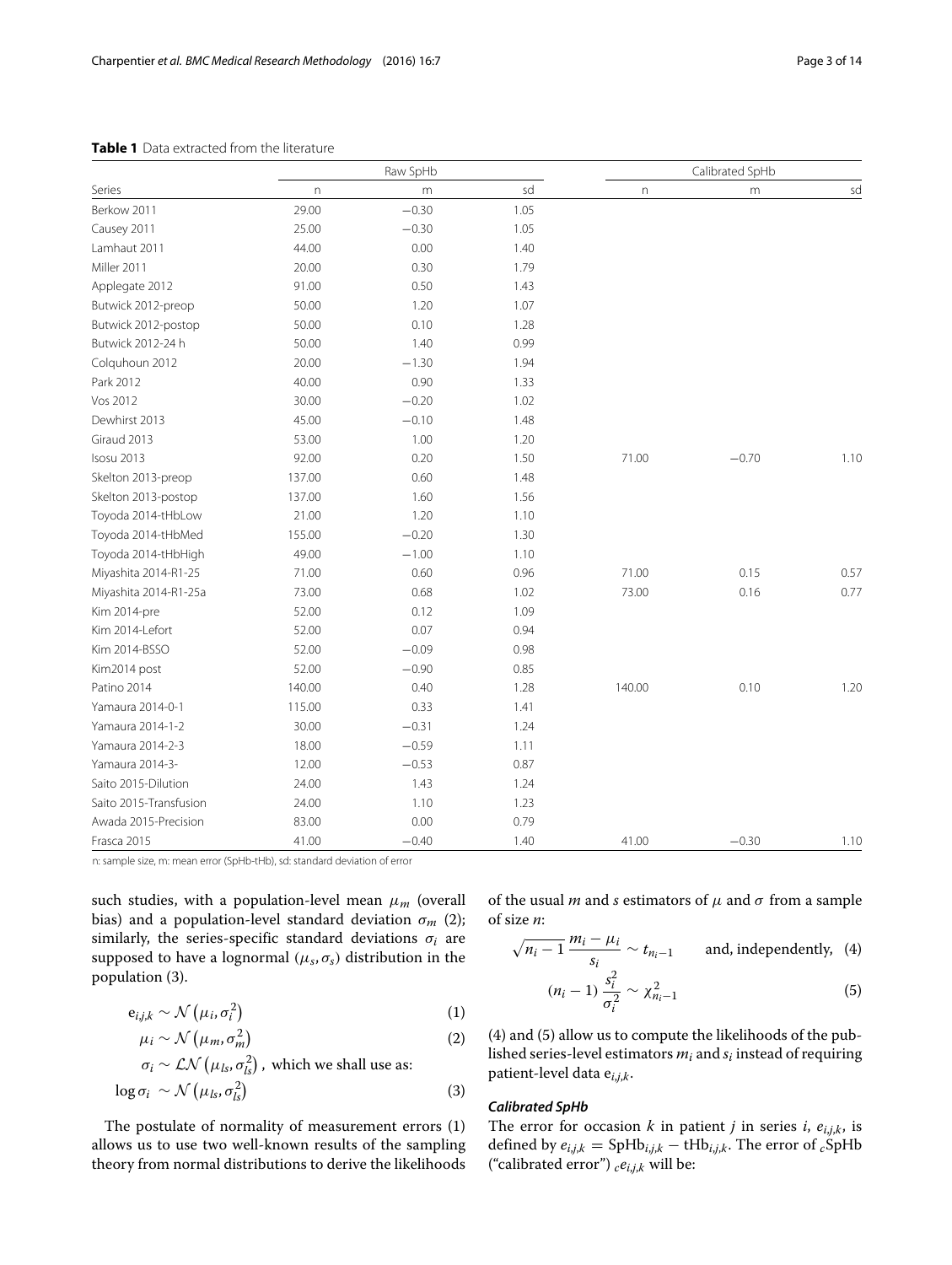$$
c e_{i,j,k} = c S p H b_{i,j,k} - t H b i, j, k
$$
  
= S p H b\_{i,j,k} - (S p H b\_{i,j,0} - t H b\_{i,j,0}) - t H b i, j, k  
= (S p H b\_{i,j,k} - t H b i, j, k) - (S p H b\_{i,j,0} - t H b\_{i,j,0})  
= e\_{i,j,k} - e\_{i,j,0}.

Now, in each series *i*, we can decompose  $e_{i,j,k}$  as the sum of a series-specific bias  $\mu_i$ , a patient specific random effect  $f_{i,j}$  distributed with mean 0 and variance  $\tau_i^2$ , and an occasion-specific random residual *gi*,*j*,*<sup>k</sup>* distributed with mean 0 and variance  $v_{i,j}^2$ .

Suppose further that these terms are independent and, for simplicity, homoscedastic in each series $4$  (i.e. for all patients *j* of the series *i*,  $v_{i,j}^2 = v_i^2$ ). Then,  $\forall i$ , Var  $(e_{i,j,k}) =$  $\sigma_i^2 = \text{Var} \left( \mu_i + f_{i,j} + g_{i,j,k} \right) = \tau_i^2 + \nu_i^2$ . However,

$$
c e_{i,j,k} = \mu_i + f_{i,j} + g_{i,j,k} - (\mu_i + f_{i,j} + g_{i,j,0})
$$
  
=  $g_{i,j,k} - g_{i,j,0}$  (6)

Therefore,  $Var(c_{i,j,k}) = 2v_i^2$ . The ratio of corrected to raw measurement standard errors is:

$$
\theta_i = \sqrt{\frac{2v_i^2}{\tau_i^2 + v_i^2}}.
$$

Under our assumptions, this ratio can take values between 0 (all error is patient-specific, with no residue,  $v = 0$ ) and  $\sqrt{2}$  (all error is random, with no patientspecific component,  $\tau = 0$ ). Both cases make sense in the current context.

The definition of the calibrated error implies [\(6\)](#page-3-0) that it is (positively) correlated to the raw error; therefore, their difference should be (negatively) correlated to the raw error, and so should be their means.

It is equivalent to estimate  $\tau$  and  $\upsilon$  or  $\sigma$  and  $\theta$ . The latter allows, as we shall see, to model series with and without calibrated errors in the same way.

We model the impact of calibration as variations of the measurement error's mean and standard deviation (modeled, as before, as being normally distributed):

$$
_{c}e_{i,j,k}\sim\mathcal{N}\left( \mu\mathbf{c}_{i},\sigma\mathbf{c}_{i}^{2}\right) \tag{7}
$$

$$
\mu c_i = \mu_i + \delta_i \tag{8}
$$

$$
\sigma c_i = \sigma_i \theta_i \tag{9}
$$

We model the position parameters  $\mu_i$  and  $\delta_i$  of individual series as having a bivariate normal distribution; similarly, we model their (suitably transformed) spread parameters  $\sigma_i$  and  $\theta_i$  as bivariate normally distributed:

$$
\begin{pmatrix} \mu_i \\ \delta_i \end{pmatrix} \sim \mathcal{M} \mathcal{V} \mathcal{N} \left( \begin{pmatrix} \mu_m \\ \mu_\delta \end{pmatrix}, \begin{pmatrix} \sigma_m^2 & \rho_p \sigma_m \sigma_\delta \\ \rho_p \sigma_m \sigma_\delta & \sigma_\delta^2 \end{pmatrix} \right) \tag{10}
$$

<span id="page-3-3"></span>
$$
\begin{pmatrix}\n\log \sigma_i \\
\log \frac{\theta_i}{\sqrt{2}-\theta_i}\n\end{pmatrix}\n\sim \mathcal{MVN}\left(\begin{pmatrix} \mu_{ls} \\
\mu_{lt}\n\end{pmatrix},\n\begin{pmatrix}\n\sigma_{lt}^2 & \rho_s \sigma_{ls} \sigma_{lt} \\
\rho_s \sigma_{ls} \sigma_{lt} & \sigma_{lt}^2 \\
\sigma_{lt}^2 & \sigma_{lt}^2\n\end{pmatrix}\right) (11)
$$

and, as before, [\(7\)](#page-3-1) allows us to use [\(4\)](#page-2-4) and [\(5\)](#page-2-5), *mutatis mutandis,* to compute the likelihoods from the published data.

From  $(10)$ – $(11)$  and the properties of the multivariate normal distribution, it follows that the marginal distribution of  $\mu_i$  is given by [\(2\)](#page-2-2) and that the marginal distribution of  $\log \sigma_i$  is given by [\(3\)](#page-2-3); therefore, despite the appearances,  $(2)$ – $(3)$  describe the same model as  $(10)$ – $(11)$  when the calibrated data are unknown.

## **Model implementation and fitting**

A Bayesian implementation of this model was fitted by MCMC methods, using the Stan [\[4\]](#page-12-3) modeling language through the rstan [\[5\]](#page-12-4) interface to R [\[6\]](#page-12-5). The model uses Eqs. [\(4\)](#page-2-4) and [\(5\)](#page-2-5) to compute the likelihood of the data and directly implements Eqs. [\(2\)](#page-2-2) and [\(3\)](#page-2-3) for series without calibrated SpHb and [\(8\)](#page-3-4) to [\(11\)](#page-3-3) for series with calibrated SpHb.

<span id="page-3-0"></span>Using [\(1\)](#page-2-1) and [\(7\)](#page-3-1), we also sampled the relevant parameters of a new study and of a new observation within this study at each iteration of the MCMC sampling, thus obtaining a sample representative of the (predictive) distribution of measurement errors without being constrained by the particulars of any study. This simulation of the characteristics of the device in a new setting is the basis of our inferences on its performance.

Since our data (means and log-standard deviations of errors in the published series) were already more or less centered around 0 and scaled about 1, we followed [\[7,](#page-12-6) [8\]](#page-12-7) and choose a Cauchy(0,3) density as a weakly informative prior distribution for the location parameters  $\mu_m$ ,  $\mu_{\delta}$  and the transformed spread parameters  $\mu_{ls}$  and  $\mu_{lt}$ , a half Cauchy(0,3) T[0,] for the standard deviations  $\sigma_m$ ,  $\sigma_\delta$ ,  $\sigma_{ls}$  and  $\sigma_{lt}$ , and a Uniform(-1,1) distribution for the correlation coefficients  $\rho_p$  and  $\rho_s$ . This choice allows for a weakly informative prior distribution robust with respect to a few outlier values without expressing unreasonable *a prori* beliefs in very large values of the parameters they model.

<span id="page-3-4"></span><span id="page-3-1"></span>The resulting program is available as the Additional file [1;](#page-11-0) it is also part of the the noweb source of the present paper (see the Additional file [2](#page-11-1) for instructions).

<span id="page-3-2"></span>The convergence of the MCMC chains was checked by visual assessment of the MCMC traces (see Additional file [3\)](#page-11-2), the ratios of MCMC standard deviation to standard deviation for each parameter of the model (see Additional file [4\)](#page-11-3) and the chain convergence indicator R (see [\[9\]](#page-12-8)). The quality of the model was assessed by placing each observed quantity in the *a posteriori* distribution of the parameter it estimates (see Additional file [5\)](#page-11-4).

## **Diagnostic impact assessment**

We used the bias and standard deviation values created during model parameter estimation to assess the impact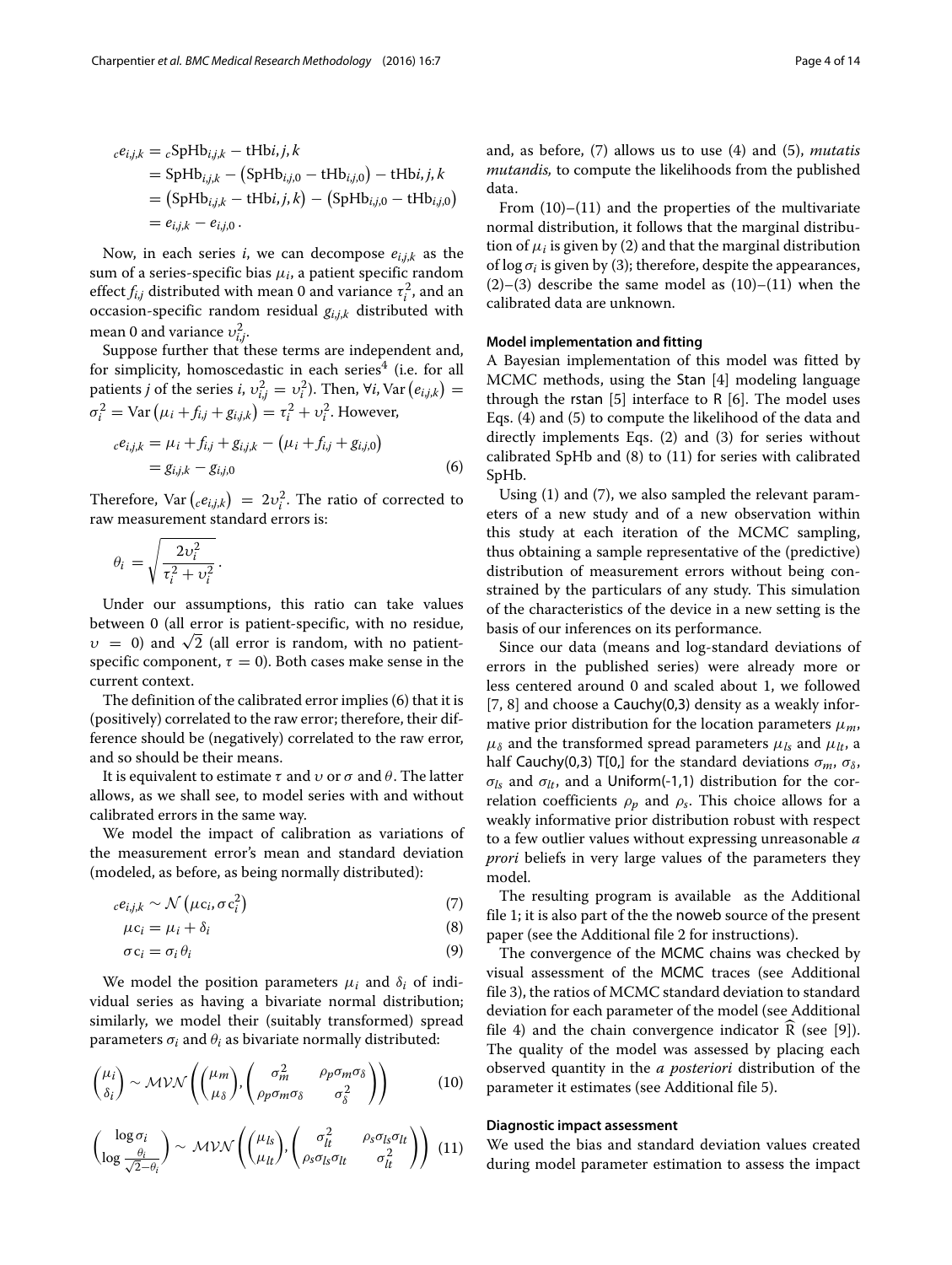of measurement errors in terms of decision errors. We postulated that the true values tHb of hemoglobin concentration were uniformly distributed on the [4 12] g/dL range.

Let *f* the density of the measurement error *E* (whose realizations are the  $e_{i,j,k}$  observations whose mean and standard deviation estimates are reported), and *g* the density of tHb (*F* and *G* being their respective distributions). The probability of observing a measurement SpHb lower than some threshold *t* (a "positive" reading in our case) is:

$$
\Pr(\text{SpHb} < t) = \Pr(\text{Hb} + E < t)
$$
\n
$$
= \int_{x} \Pr(x + E < t) g(x) \, dx
$$
\n
$$
= \int_{x} \Pr(E < t - x) g(x) \, dx
$$
\n
$$
= \int_{x} \left( \int_{e < t - x} f(e, x) \, de \right) g(x) \, d(x)
$$
\n
$$
= \int_{x} \int_{-\infty}^{t - x} f(e, x) \, de \, g(x) \, dx \tag{12}
$$

Similarly, the probability of a "true positive" is:

$$
\Pr(\text{SpHb} < t \land \text{tHb} < t) = \int_{x < t} \int_{-\infty}^{t-x} f(e, x) \, de \, g(x) \, dx \tag{13}
$$

Since we modeled errors independent of "true" values tHb, these expressions simplify in:

$$
Pr(SpHb < t) = \int_{x} F(t - x) g(x) dx \qquad (14)
$$

$$
Pr(SpHb < t \wedge tHb < t) = \int_{-\infty}^{t} F(t - x) g(x) dx
$$
 (15)

The probability of a "positive" case being *G*(*t*) by definition, [\(14\)](#page-4-0) and [\(15\)](#page-4-1) are sufficient to compute the sensitivity, specificity and positive and negative predictive values.

The diagnostic impact of measurement errors depends on the distribution of the true values tHb. For reasons discussed below, we choose to assess this impact by postulating a uniform distribution of tHb on a range spanning the clinically useful range of threshold values. According to the literature, this range is about 6 to 10 g/dL [\[10](#page-12-9)[–12\]](#page-12-10). Therefore, our impact assessment used an uniform distribution over the range from 4 to 12 g/dL.

#### **Results**

The literature review led us to select 21 papers [\[13](#page-12-11)[–33\]](#page-13-0) reporting 34 distinct estimations of the mean and standard deviation of measurement error; among these, four papers [\[24,](#page-12-12) [27,](#page-13-1) [28,](#page-13-2) [32\]](#page-13-3) report the characteristics of measurement error after initial calibration in five series. The data extracted from the literature are listed in Table [1.](#page-2-0)

# **Model fit**

In the text, posterior distributions are summarized as mean  $\pm$  sd (credible interval) unit; the bounds of the credible intervals are the .025 and .975 quantiles. The full set of summary statistics for the MCMC sample can be found in the Additional file [4.](#page-11-3)

#### *Analysis of raw SpHb measurement errors*

The population-level results of the model fitting for raw SpHb measurement errors are depicted in Fig. [1](#page-5-1) and summarized in Table [2;](#page-5-2) Table [3](#page-5-3) summarizes predictive error results, i.e. bias and standard deviation in a new study (new setting), and mean error, squared error and absolute error for an new observation.

<span id="page-4-2"></span>The overall mean error (bias) of raw SpHb has mean  $0.23 \pm 0.12$  (-0.02 0.46) g/dL; the measurement error of raw SpHb is distributed around this mean with logstandard deviation  $0.23 \pm 0.04$  (0.15 0.30) g/dL.

The mean expected bias (systematic error expected in a new study) is  $0.24 \pm 0.73$  (-1.23 1.59) g/dL. The mean expected error (new measurement error in a new study) is  $0.27 \pm 1.47$  (-2.56 3.26) g/dL, whereas the mean expected absolute error is  $1.18 \pm 0.92$  (0.05 3.36) g/dL, and the root of the mean quadratic expected error is 1.50 g/dL.

### <span id="page-4-3"></span>*Impact of calibration*

The population-level estimates of the impact of calibration are presented in Table [4](#page-6-0) and Fig. [2](#page-6-1) and the simulationbased estimates of the resulting measurement errors are presented in Table [5,](#page-7-0) which also reports the expected bias correction and expected ratio of raw and calibrated standard deviations (inflation/deflation factor).

<span id="page-4-1"></span><span id="page-4-0"></span>One notes that, whereas the bias correction is almost systematically negative ( $-0.42 \pm 0.20$  ( $-0.83$  0.02) g/dL), the impact of calibration on standard error and expected errors is modest (the mean expected absolute error is  $1.05 \pm 0.87$  (0.04 3.21) g/dL, which is not much less than in the non-calibrated case), and has a non-negligible probability of enlarging the standard error (actually, for a new study,  $Pr(\theta > 1) \approx 0.102$ ).

#### **Estimation of clinical impact**

The decisional impact of measurement errors of raw SpHb is summarized in Table [6](#page-7-1) in terms of sensitivity, specificity, positive and negative predictive values (conditional probabilities) as well as accuracy and probability of a decision error (absolute probabilities); these results are illustrated in Fig. [3.](#page-8-0) Similarly, the Table [7](#page-8-1) and the Fig. [4](#page-9-0) summarize the diagnostic impact of measurement errors of calibrated SpHb. The resultant risks of decision errors and their credible regions are graphically compared in Fig. [5.](#page-9-1)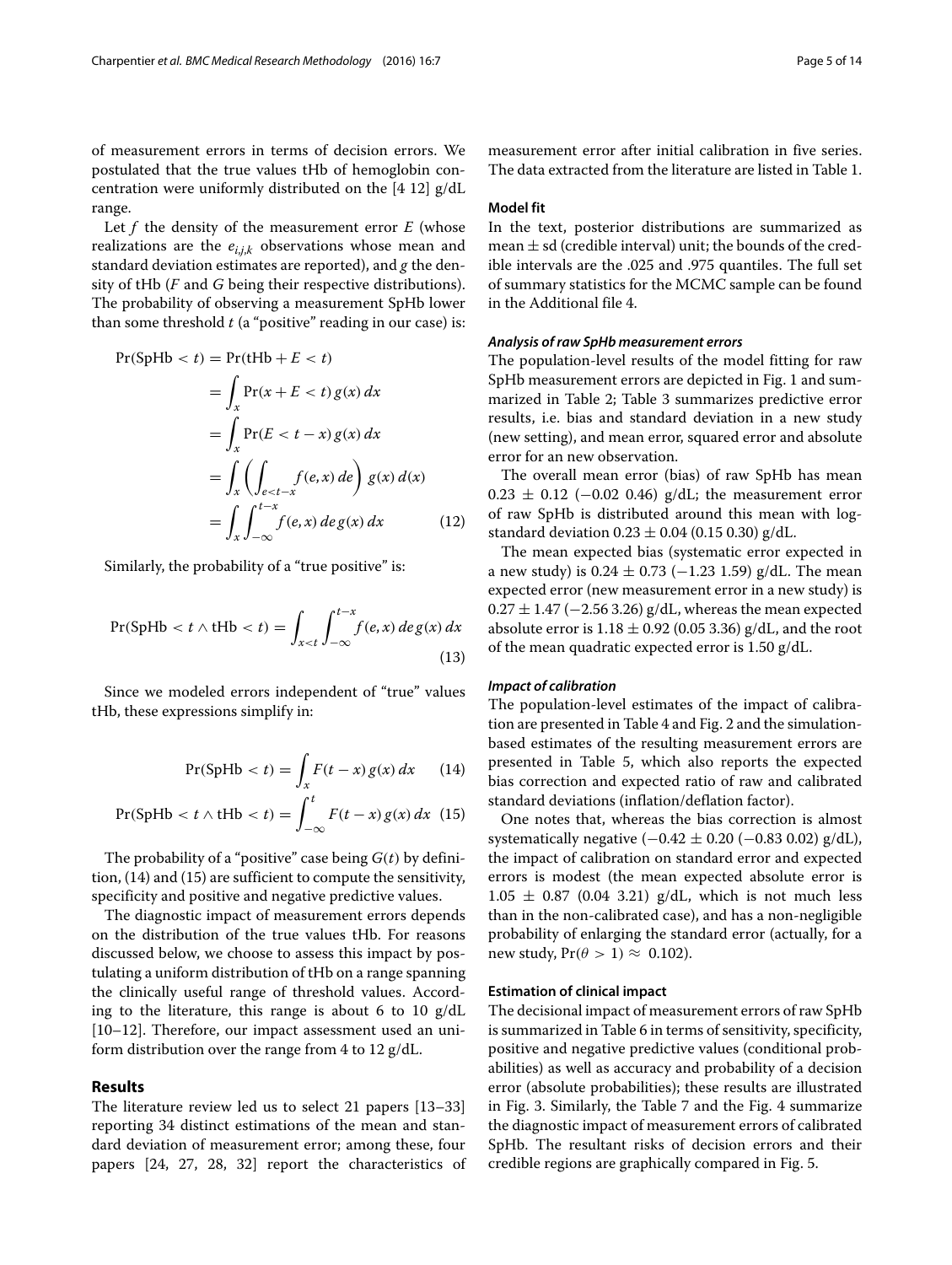

#### <span id="page-5-1"></span><span id="page-5-0"></span>**Discussion**

#### **Methods**

### *Modeling*

**Study-level modeling** A mixed-model meta-analysis requires the estimation of one study-level parameter per data point, plus any population-level parameters necessary to the model (in our case, population level mean and standard deviation or, in the case of *<sup>c</sup>*SpHb, differences with SpHb means and ratios to the SpHb standard deviation). This is true both for frequentist, ML-based, estimation and for Bayesian model fitting. Therefore, published meta-analyses usually do not allow

<span id="page-5-2"></span>**Table 2** Estimates of the population-level distribution of measurement errors of raw SpHb

|                   | Mean | 95 % credible interval |      |  |
|-------------------|------|------------------------|------|--|
| $\mu_m$           | 0.23 | $-0.02$                | 0.46 |  |
| $\sigma_m$        | 0.71 | 0.54                   | 0.94 |  |
| $\mu_{\rm k}$     | 0.23 | 0.15                   | 0.30 |  |
| $\sigma_{\rm ls}$ | 0.18 | 0.13                   | 0.26 |  |

for checking of their assumptions on which estimations and inferences are based on the sole basis of published data.

In our case, Eqs. [\(4\)](#page-2-4) and [\(5\)](#page-2-5) are crucial. The former is uncontroversial: this result is known to be asymptotically true for any sample of independent and identically distributed observation sampled from a distribution for which the central limit theorem holds; its rate of convergence is known to be good enough for almost any "large" sample (one finds often  $N > 30$  in common practice

<span id="page-5-3"></span>

|  | <b>Table 3</b> Replication simulation results for raw SpHb |  |  |  |
|--|------------------------------------------------------------|--|--|--|
|--|------------------------------------------------------------|--|--|--|

|                           | Mean |         | 95 % credible interval |
|---------------------------|------|---------|------------------------|
| $\mu_*$                   | 0.24 | $-1.23$ | 1.59                   |
| $\sigma_*$                | 1.28 | 0.86    | 1.82                   |
|                           | 0.27 | $-2.56$ | 3.26                   |
| $e_{*,*,*}$ $e_{*,*,*}^2$ | 2.24 | 0.00    | 11.31                  |
| $ e_{*,*,*} $             | 1.18 | 0.05    | 3.36                   |

Distributional characteristics of the expected bias ( $\mu_*$ ) and standard deviation ( $\sigma_*$ ) of error for a replicated study, and error  $(e_{*,*,*})$ , squared error  $(e_{*,*,*}^2)$  and absolute error ( $|e_{***}|$ ) for a replicated observation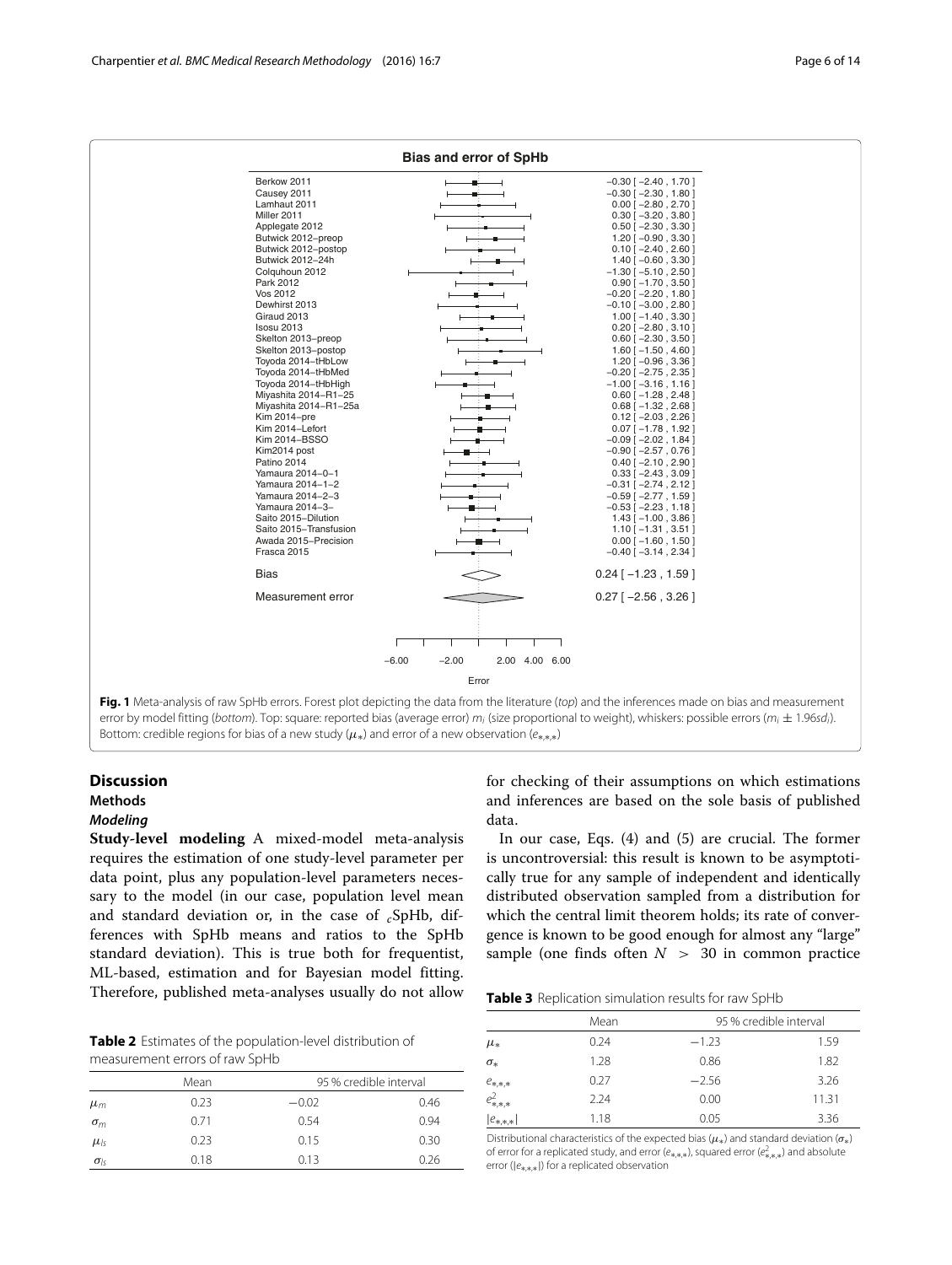<span id="page-6-0"></span>**Table 4** Estimates of the population-level distribution of corrections to measurement error allowed by calibration

|                        | Mean    | 95 % credible interval |      |  |  |
|------------------------|---------|------------------------|------|--|--|
| $\mu_{\delta}$         | $-0.42$ | $-0.83$                | 0.02 |  |  |
| $\sigma_{\delta}$      | 0.39    | 0.03                   | 1.28 |  |  |
| $\rho_p$               | $-0.13$ | $-0.92$                | 0.92 |  |  |
| $\mu$ <sub>lt</sub>    | 0.19    | $-0.33$                | 0.73 |  |  |
| $\sigma$ <sub>/t</sub> | 0.51    | 0.09                   | 1.43 |  |  |
| $\rho$ <sub>ls</sub>   | 0.39    | $-0.52$                | 0.97 |  |  |

in applied statistics), and often considered sufficient for "reasonably" distributed small samples.

The latter is valid only for i.i.d. samples of normally distributed variables. We are not aware of any general asymptotic results concerning the estimation of variability parameters. This scarceness of general results, already noted by [\[1\]](#page-12-0) has also motivated a recent paper by Nakagawa et al. [\[34\]](#page-13-4), where the authors build tools for meta-analytic estimation of variability; the relevant tool for their question being the Coefficient of Variation, and ratios thereof, they derive the relevant estimators and their properties.

Their work is based on an unbiased estimator of the log of the standard deviation  $\sigma$ :<br>  $\widehat{\log \sigma} = \log s + \frac{1}{2}$ 

$$
\widehat{\log \sigma} = \log s + \frac{1}{2(n-1)}
$$

This equality can be derived from the left-hand side of [\(5\)](#page-2-5). The authors add: *It is assumed that with a large sample size and sufficiently large value of* σ*,* log σ *is normally distributed with variance s* $_{\log \sigma}^2$ . They support this assumption by referencing a 1987 paper by Raudenbush *&* Bryk, which indeed derive a large-sample theory for this case ([\[35\]](#page-13-5), pp 250–1). Unfortunately, this paper also states that *"First, the underlying data must be assumed normally distributed, an assumption which can be checked by conventional methods"*. (*ibid.*, p. 252).

In other words, the validity of [\(5\)](#page-2-5) depends on the accuracy and rate of convergence of  $\log s - \log \sigma$  to a normal. We are not aware of any analytic or simulation convergence results for this quantity, but the convergence rate of a  $\chi^2_n$  distribution to a normal is known to be slow.

Since the individual data are unavailable by hypothesis in a meta-analytic context, the normality of the distribution of these data cannot be "checked". The rate of asymptotic convergence to normality being unknown, the assumption of normality of individual data is a strong necessity of validity of our modeling.

We are not aware of any other literature pertinent to the meta-analytic estimtion of variability.

**Population-level modeling** The modeling of means (Eq. [2\)](#page-2-2) is the *de facto* standard in meta-analysis. The modeling of standard deviations (Eq. [3\)](#page-2-3) is less so:

By analogy with the sampling distribution of the variance of identically sized normal samples, a gamma distribution was a "natural" candidate for this modeling. However, the interpretation of its parameters was delicate, and the elicitation of priors to these parameters even more so. Therefore, we choose to use a lognormal model of the standard deviations population. The point of this choice was to get a parametrization allowing easy interpretation and easy prior elicitation.

We also modeled  $\mu_i$  independent of  $\sigma_i$ ; this assumption simplifies programming, and appears reasonable: in the original data, the correlation of biases and standard deviations is 0.013 (similarly, the correlation of mean *<sup>c</sup>*SpHb and their standard deviations is −0.53, with only 3 d.f.).

**Modeling of calibrated SpHb** The rationale for modeling *<sup>c</sup>*SpHb as we did has been exposed *supra*. We could have also used a single model, using only [\(10\)](#page-3-2) and [\(11\)](#page-3-3) and treating the (hypothetical) values of *<sup>c</sup>*SpHb in studies not reporting it as missing data (supplementary parameters to the model). The results should be equivalent, but the programming would have been more awkward.

<span id="page-6-1"></span>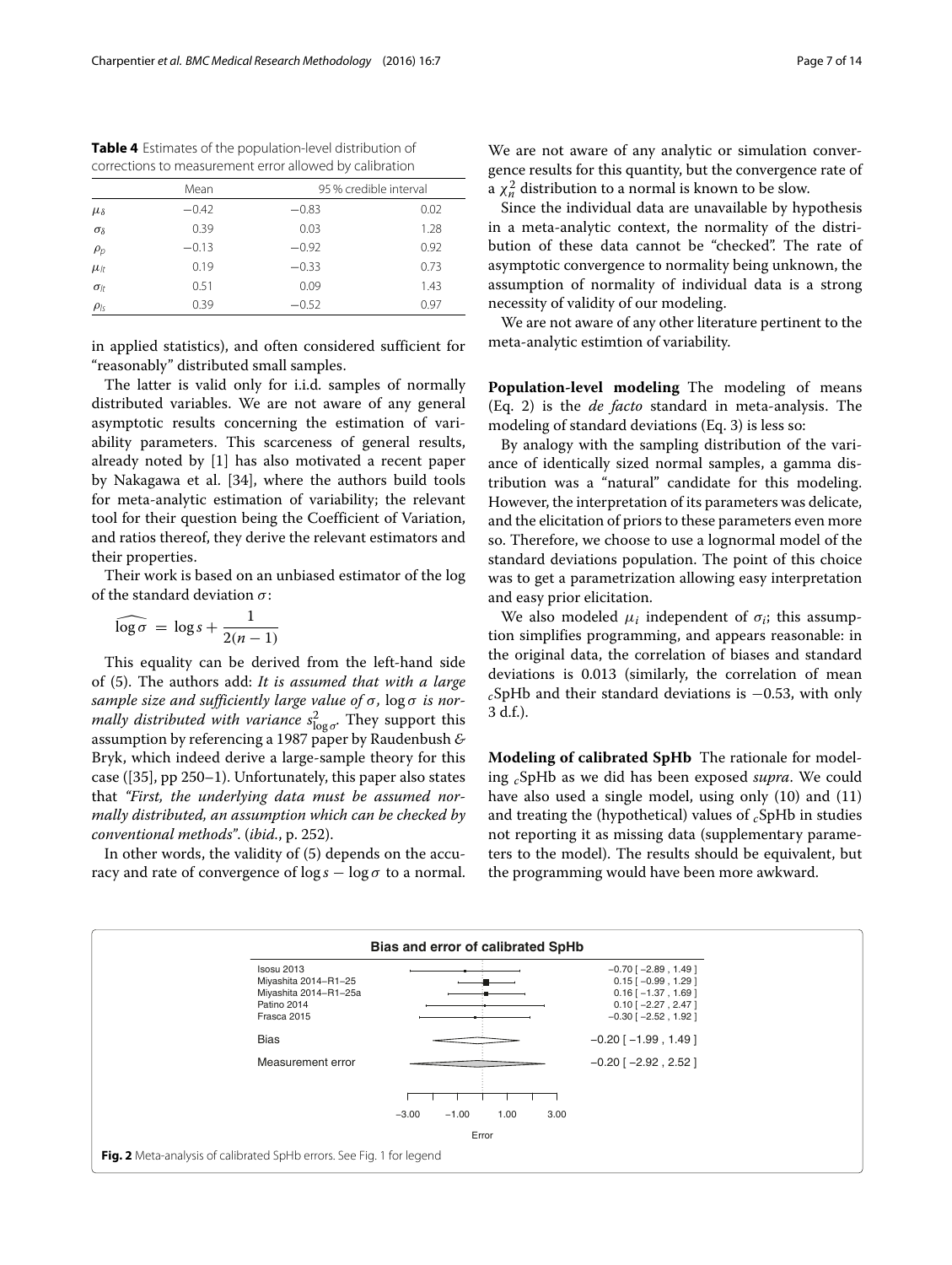<span id="page-7-0"></span>**Table 5** Replication simulation results for calibrated SpHb

|                       | Mean    | 95 % credible interval |       |  |
|-----------------------|---------|------------------------|-------|--|
| $\mu_{C\ast}$         | $-0.20$ | $-1.99$                | 1.49  |  |
| $\sigma_{C*}$         | 1.00    | 0.39                   | 1.81  |  |
| $\delta_*$            | $-0.44$ | $-1.55$                | 0.70  |  |
| $\theta_*$            | 0.77    | 0.36                   | 1.17  |  |
| $e_{c*,*,*}$          | $-0.20$ | $-2.92$                | 2.52  |  |
| $e_{c*,*,*}^2$        | 1.86    | 0.00                   | 10.29 |  |
| $ e_{\text{C*,*,*}} $ | 1.05    | 0.04                   | 3.21  |  |

Distributional characteristics of the expected bias ( $\mu_c$ ∗), standard deviation of error (σc∗), correction term (δ∗) and inflation factor (θ∗) for a replicated study, and error  $(e_{c*,*,*})$ , squared error ( $e_{c*,*,*}^2$ ) and absolute error ( $|e_{c*,*,*}|$ )for a replicated observation

**Prior distributions** We needed to give our hyperparameters a proper prior distribution, in order to get proper posterior distributions and to be able to use the logposterior samples to estimate a Bayes factor. However, we had very little information on the distribution of our subject of interest before reading the relevant papers; therefore, we choose to use weakly informative priors. Centering them on 0 was uncontroversial. The difficulty was in the choice of shape and scale.

It has been noted that the common  $\mathcal{N}(0, V^2)$  for some very large standard deviation *V*, often used as a "weakly informative" prior distribution, expresses a prior belief of absolute values larger than *V* of about 0.32. Choosing an unreasonably high value of *V* is hardly defensible in face of the subject matter.

Our choice of priors was remotely inspired by the work of Gelman et al. [\[7,](#page-12-6) [8\]](#page-12-7) and we borrowed their proposed functional form, except for correlation coefficients where a Uniform(−1,1) was a natural choice.

#### *Clinical impact assessment*

We choose to report the clinical performance of the device by the (absolute) probability of a (potential) decision error; this index seemed more clinically intepretable and useable

**Table 6** Clinical impact of measurement errors of raw SpHb

<span id="page-7-1"></span>

| Index      | Threshold      | Mean  | <b>SD</b> | 2.5%  | 25%   | 50%   | 75%   | 97.5% |
|------------|----------------|-------|-----------|-------|-------|-------|-------|-------|
| Se         | 6              | 0.688 | 0.168     | 0.337 | 0.578 | 0.710 | 0.818 | 0.955 |
| Se         | $\overline{7}$ | 0.770 | 0.134     | 0.474 | 0.686 | 0.791 | 0.873 | 0.969 |
| Se         | 8              | 0.823 | 0.106     | 0.580 | 0.758 | 0.842 | 0.905 | 0.977 |
| Se         | 9              | 0.858 | 0.086     | 0.659 | 0.805 | 0.873 | 0.924 | 0.981 |
| Se         | 10             | 0.881 | 0.072     | 0.715 | 0.838 | 0.894 | 0.936 | 0.985 |
| Sp         | 6              | 0.919 | 0.058     | 0.775 | 0.889 | 0.932 | 0.963 | 0.992 |
| Sp         | 7              | 0.903 | 0.070     | 0.731 | 0.868 | 0.919 | 0.956 | 0.991 |
| Sp         | 8              | 0.880 | 0.087     | 0.666 | 0.835 | 0.899 | 0.945 | 0.988 |
| Sp         | 9              | 0.842 | 0.111     | 0.567 | 0.783 | 0.866 | 0.927 | 0.985 |
| Sp         | 10             | 0.782 | 0.145     | 0.433 | 0.699 | 0.809 | 0.893 | 0.977 |
| PPV        | 6              | 0.771 | 0.096     | 0.574 | 0.705 | 0.776 | 0.842 | 0.940 |
| PPV        | $\overline{7}$ | 0.845 | 0.078     | 0.678 | 0.795 | 0.854 | 0.904 | 0.971 |
| PPV        | 8              | 0.884 | 0.064     | 0.743 | 0.843 | 0.892 | 0.933 | 0.982 |
| PPV        | 9              | 0.908 | 0.053     | 0.790 | 0.875 | 0.916 | 0.948 | 0.987 |
| PPV        | 10             | 0.928 | 0.040     | 0.839 | 0.902 | 0.933 | 0.959 | 0.990 |
| <b>NPV</b> | 6              | 0.903 | 0.044     | 0.817 | 0.872 | 0.905 | 0.936 | 0.981 |
| <b>NPV</b> | $\overline{7}$ | 0.875 | 0.059     | 0.756 | 0.834 | 0.880 | 0.919 | 0.977 |
| <b>NPV</b> | 8              | 0.844 | 0.071     | 0.698 | 0.793 | 0.850 | 0.898 | 0.969 |
| <b>NPV</b> | 9              | 0.798 | 0.085     | 0.630 | 0.737 | 0.803 | 0.860 | 0.953 |
| <b>NPV</b> | 10             | 0.716 | 0.101     | 0.527 | 0.642 | 0.716 | 0.786 | 0.914 |
| Acc        | 6              | 0.862 | 0.027     | 0.802 | 0.847 | 0.864 | 0.879 | 0.906 |
| Acc        | $\overline{7}$ | 0.853 | 0.032     | 0.778 | 0.836 | 0.857 | 0.875 | 0.904 |
| Acc        | 8              | 0.851 | 0.034     | 0.770 | 0.833 | 0.856 | 0.875 | 0.904 |
| Acc        | 9              | 0.852 | 0.034     | 0.771 | 0.834 | 0.857 | 0.875 | 0.904 |
| Acc        | 10             | 0.857 | 0.033     | 0.774 | 0.840 | 0.862 | 0.878 | 0.905 |
| Err        | 6              | 0.138 | 0.027     | 0.094 | 0.121 | 0.136 | 0.153 | 0.198 |
| Err        | 7              | 0.147 | 0.032     | 0.096 | 0.125 | 0.143 | 0.164 | 0.222 |
| Err        | 8              | 0.149 | 0.034     | 0.096 | 0.125 | 0.144 | 0.167 | 0.230 |
| Err        | 9              | 0.148 | 0.034     | 0.096 | 0.125 | 0.143 | 0.166 | 0.229 |
| Err        | 10             | 0.143 | 0.033     | 0.095 | 0.122 | 0.138 | 0.160 | 0.226 |

Threshold in g/dL; Se: sensitivity, Sp: specificity, PPV: positive predictive value, NPV: negative predictive value, Acc: accuracy, Err: probability of decisional error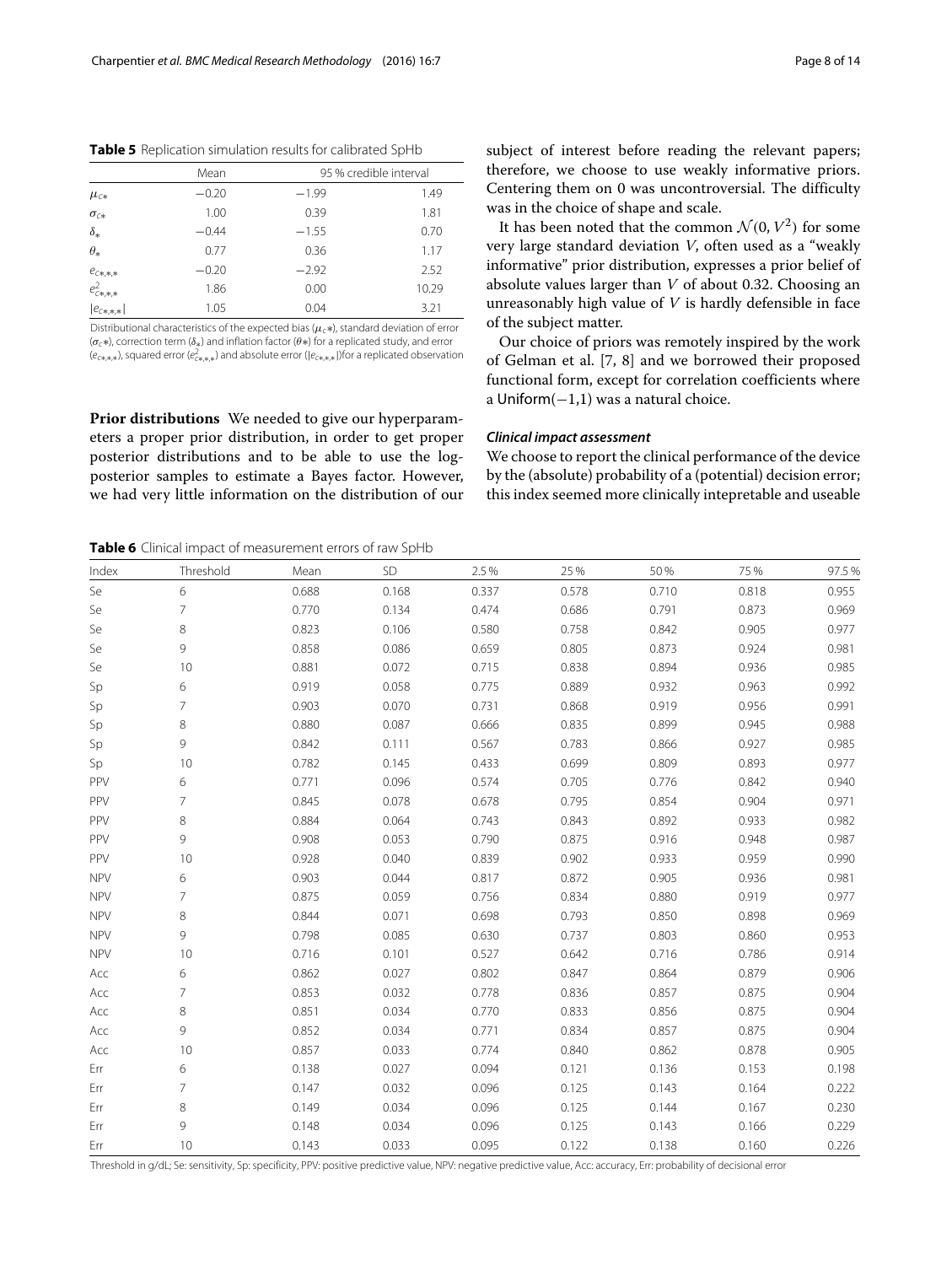

<span id="page-8-0"></span>**Table 7** Clinical impact of measurement errors of calibrated SpHb

<span id="page-8-1"></span>

| Index      | Threshold      | Mean  | SD    | 2.5%  | 25%   | 50%   | 75%   | 97.5% |
|------------|----------------|-------|-------|-------|-------|-------|-------|-------|
| Se         | 6              | 0.801 | 0.177 | 0.330 | 0.712 | 0.845 | 0.938 | 1.000 |
| Se         | 7              | 0.858 | 0.135 | 0.503 | 0.795 | 0.894 | 0.958 | 1.000 |
| Se         | 8              | 0.892 | 0.105 | 0.622 | 0.845 | 0.920 | 0.969 | 1.000 |
| Se         | 9              | 0.913 | 0.085 | 0.696 | 0.876 | 0.936 | 0.975 | 1.000 |
| Se         | 10             | 0.928 | 0.071 | 0.746 | 0.896 | 0.947 | 0.979 | 1.000 |
| Sp         | 6              | 0.895 | 0.089 | 0.666 | 0.854 | 0.914 | 0.958 | 0.999 |
| Sp         | $\overline{7}$ | 0.874 | 0.106 | 0.600 | 0.824 | 0.897 | 0.950 | 0.998 |
| Sp         | 8              | 0.843 | 0.129 | 0.504 | 0.781 | 0.872 | 0.937 | 0.998 |
| Sp         | 9              | 0.795 | 0.164 | 0.369 | 0.713 | 0.831 | 0.916 | 0.997 |
| Sp         | 10             | 0.717 | 0.208 | 0.192 | 0.599 | 0.754 | 0.876 | 0.996 |
| PPV        | 6              | 0.760 | 0.128 | 0.495 | 0.672 | 0.764 | 0.853 | 0.989 |
| PPV        | 7              | 0.828 | 0.104 | 0.598 | 0.760 | 0.837 | 0.907 | 0.995 |
| PPV        | 8              | 0.866 | 0.086 | 0.667 | 0.812 | 0.876 | 0.931 | 0.997 |
| PPV        | 9              | 0.892 | 0.071 | 0.724 | 0.847 | 0.900 | 0.946 | 0.998 |
| PPV        | 10             | 0.914 | 0.055 | 0.788 | 0.878 | 0.920 | 0.956 | 0.998 |
| <b>NPV</b> | 6              | 0.937 | 0.049 | 0.817 | 0.906 | 0.946 | 0.977 | 1.000 |
| <b>NPV</b> | $\overline{7}$ | 0.921 | 0.063 | 0.769 | 0.884 | 0.934 | 0.971 | 1.000 |
| <b>NPV</b> | 8              | 0.901 | 0.077 | 0.721 | 0.855 | 0.916 | 0.963 | 1.000 |
| <b>NPV</b> | 9              | 0.871 | 0.094 | 0.656 | 0.812 | 0.886 | 0.947 | 0.999 |
| <b>NPV</b> | 10             | 0.812 | 0.121 | 0.554 | 0.731 | 0.822 | 0.909 | 0.998 |
| Acc        | 6              | 0.871 | 0.052 | 0.745 | 0.849 | 0.880 | 0.904 | 0.944 |
| Acc        | $\overline{7}$ | 0.868 | 0.054 | 0.736 | 0.843 | 0.878 | 0.903 | 0.944 |
| Acc        | 8              | 0.868 | 0.054 | 0.733 | 0.843 | 0.878 | 0.903 | 0.944 |
| Acc        | 9              | 0.869 | 0.051 | 0.739 | 0.844 | 0.878 | 0.903 | 0.944 |
| Acc        | 10             | 0.875 | 0.044 | 0.774 | 0.853 | 0.881 | 0.904 | 0.944 |
| Err        | 6              | 0.129 | 0.052 | 0.056 | 0.096 | 0.120 | 0.151 | 0.255 |
| Err        | $\overline{7}$ | 0.132 | 0.054 | 0.056 | 0.097 | 0.122 | 0.157 | 0.264 |
| Err        | 8              | 0.132 | 0.054 | 0.056 | 0.097 | 0.122 | 0.157 | 0.267 |
| Err        | 9              | 0.131 | 0.051 | 0.056 | 0.097 | 0.122 | 0.156 | 0.261 |
| Err        | 10             | 0.125 | 0.044 | 0.056 | 0.096 | 0.119 | 0.147 | 0.226 |

Threshold in g/dL; Se: sensitivity, Sp: specificity, PPV: positive predictive value, NPV: negative predictive value, Acc: accuracy, Err: probability of decisional error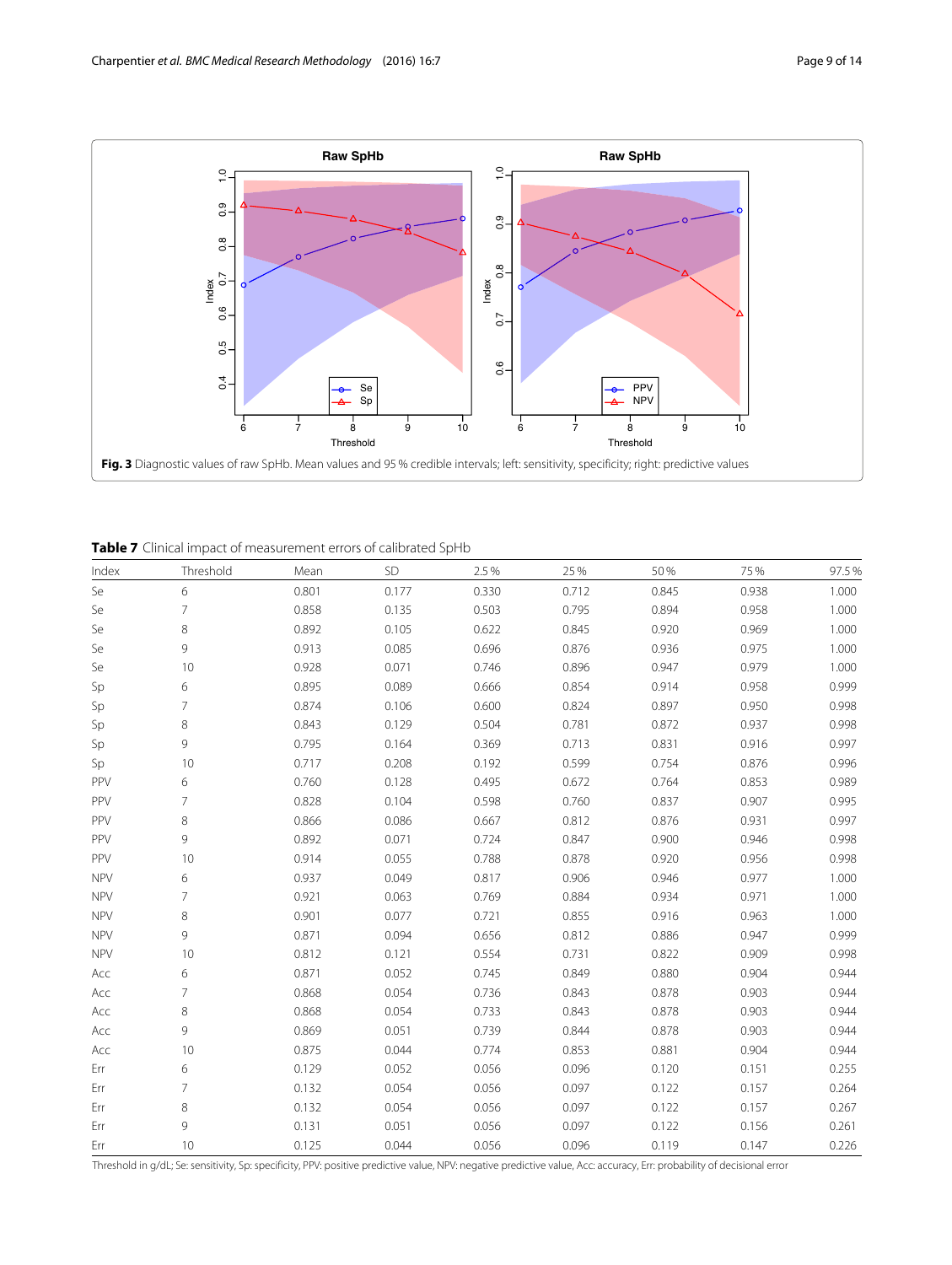

<span id="page-9-0"></span>than specificities and sensitivities (which can be traded off against one another by the choice of threshold), which are conditional probabilities.

Postulating the independence of values of measured variable and measurement error allowed us to use [\(14\)](#page-4-0) and [\(15\)](#page-4-1), which can be simply computed, at least with our choice of population distribution of the variable, with a standard numerical integration routine.

They can even be explicitly solved in some cases: for example, a normal density of values and a normal density of errors convolve to a normal density, which can be trivially used to compute the probability of errors. However, this model would not have reasonable medical support in our case.



Without this postulate, the multiple integrals [\(12\)](#page-4-2) and [\(13\)](#page-4-3) are much more problematic to compute numerically, and a better solution would probably be to estimate them by one form or another of Monte Carlo integration.

We had also to choose a range of "useful" values to assess the potential clinical impact of the measurement errors.

- It is obvious that real values quite far from the decision threshold do not contribute to false positive/negative (the probability of a large error is small).
- On the other hand, a small region quite close to the decision threshold overstates the risk of false results. For example, with a symmetric error density, given a threshold T in a study *i* with average bias  $\mu_i$ , the rate of false negative a test region  $(T + \mu_i + \epsilon T + \mu_i + 2\epsilon)$ would have a limit of  $\frac{1}{2}$  for  $\epsilon \to 0^+$ .
- Similarly, a strong mode would overstate the importance the weight of the region surrounding that mode.

The anesthesiological literature shows that a "reasonable" region for transfusion decision threshold is [6 10] g/dL; the choice of a threshold in this range for a given patient depends on various domain- and patient-specific factors.

It was therefore necessary to cover this range (with extension to "likely" regions), without justification to choose a mode. This led us to choose the [4 12] g/dL.

<span id="page-9-1"></span>A better choice would have been to model the distribution of tHb of measurements done for clinical reasons (i.e. excluding the systematic or calibration measurements). The source papers, however, did not document this information in any usable form.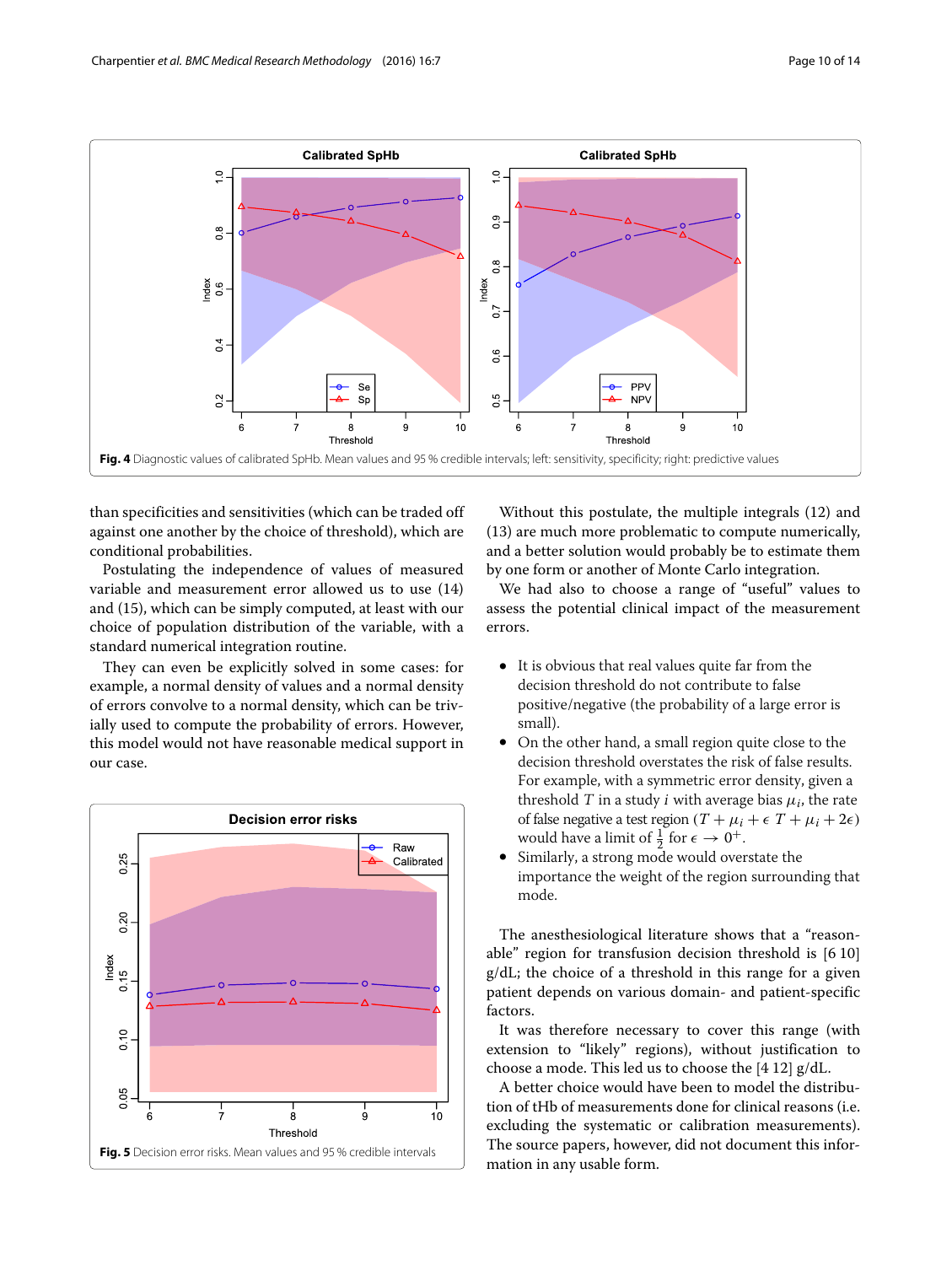#### **Results**

#### *Raw SpHb*

The posterior distribution of measurement errors in a new study is slightly asymmetric around 0 and gives a non-negligible probability to large measurement errors; one also notes that the mean absolute expected error is a large fraction of the range of clinically useful range of measurement.

# *Impact of calibration*

One notes that the convergence of the estimation of *<sup>c</sup>*SpHb-related parameters by MCMC is more difficult than for raw SpHb-related ones (smaller n\_eff): this might be accounted for by the very low number of available data; only five series after calibration have been published, which might be the absolute minimal sample size for estimating variability.

One also notes that the mean calibrated measurement error is negative. This might have a natural explanation: the calibration is made at the beginning of an intervention, when SpHb is, in general, normal for the patient, whereas the clinically useful measurements are done during intervention, when SpHb might have been lowered by surgical hemorrhage and subsequent perfusion. Several authors [\[17,](#page-12-13) [20,](#page-12-14) [21,](#page-12-15) [23,](#page-12-16) [26\]](#page-13-6) have reported, with various levels of precision, a relation between (true) hemoglobin concentration and measurement error; this might explain why the correction, computed on a highhemoglobin concentration basis, is insufficient to cancel the actual bias observed in low-hemoglobin concentration conditions.

One notes, however, that none of these papers reporting this value-error relationship gave enough detail to allow modeling; our analysis, which is therefore compelled to ignore it, is therefore a simplification of the real situation (but probably not an oversimplification).

#### *Use of trends*

Several authors have reported to have used SpHb (or  $SpHb<sub>c</sub>$ ) in terms of trends in time, allowing them to assess the need for a reference measurement tHb rather than the need for transfusion; other authors suggested using these trends, but without reporting actual use. However, these reports were not precise and consistent enough to allow a modeling of this use without resorting to correspondence with the original authors for crucial details. Our time limits precluded such a research.

#### *Clinical impact*

The probability of a "false report" (false positive or false negative) varies slightly over the range of clinically useful thresholds; however, this probability (13–14 % for raw SpHb, around 13 % for calibrated SpHb) remains clinically problematic: it would affect about one patient out of seven. However, the risk of "effective clinical decision error" is probably lower: the hemoglobin concentration is but one input in a complex decision process, whose analysis on the basis of published information is impossible.

The asymmetry of the diagnostic value curves around the midpoint of the clinically useful range (Figs. [3](#page-8-0) and [4\)](#page-9-0) is a consequence of the slight biases of raw SpHb and calibrated SpHb.

One should note (see Fig. [5\)](#page-9-1) that the risks of "false reports" are much more uncertain for calibrated SpHb than for raw SpHb, a consequence (again) of the very low number of published studies on calibrated SpHb.

# **Study limitations**

The present study has a number of restrictions that limit its significance:

*Literature review* The allocated time for our review precluded an extensive search for gray literature; it also precluded querying the original authors for precisions about their results. Limiting a meta-analysis to formally published data is known to reinforce imprecision.

Similarly, we did not conduct a formal bias risk assessment; this, however, was of lesser consequence for our goals.

*Study design* We did not compare the proposed monitor and the reference method (laboratory measurement) to a common (hypothetical) "gold standard"; instead, we assessed the impact of *substituting* the monitoring to the reference method in terms of clinical decision differences. Since the reference method is the current "clinical gold standard", it is supposed perfect for clinical purposes, and its possible false positives and false negatives are *ignored*.

Such a comparison, which might have been be worthy if the proposed monitoring had a variability close to the variability of the reference method (various sources quote a mean absolute expected error in the 0.1–0.3 g/dL range), would need an assessment of the reference method, unavailable from published data.

*Modeling* We didn't even consider fitting a so-called "fixed effects" model, considering that heterogeneity of published data was self-evident.

Lack of time precluded a sensitivity study of the impact of the shape of the study-level parameters distribution and most notably of the shape of the population-level parameters distribution. Our choices seem "reasonable", but their impact has not been assessed. Further work should assess these impacts.

Similarly, the impact of a departure from the assumption of normality of measurement errors should be systematically assessed, both analytically and with simulation approaches.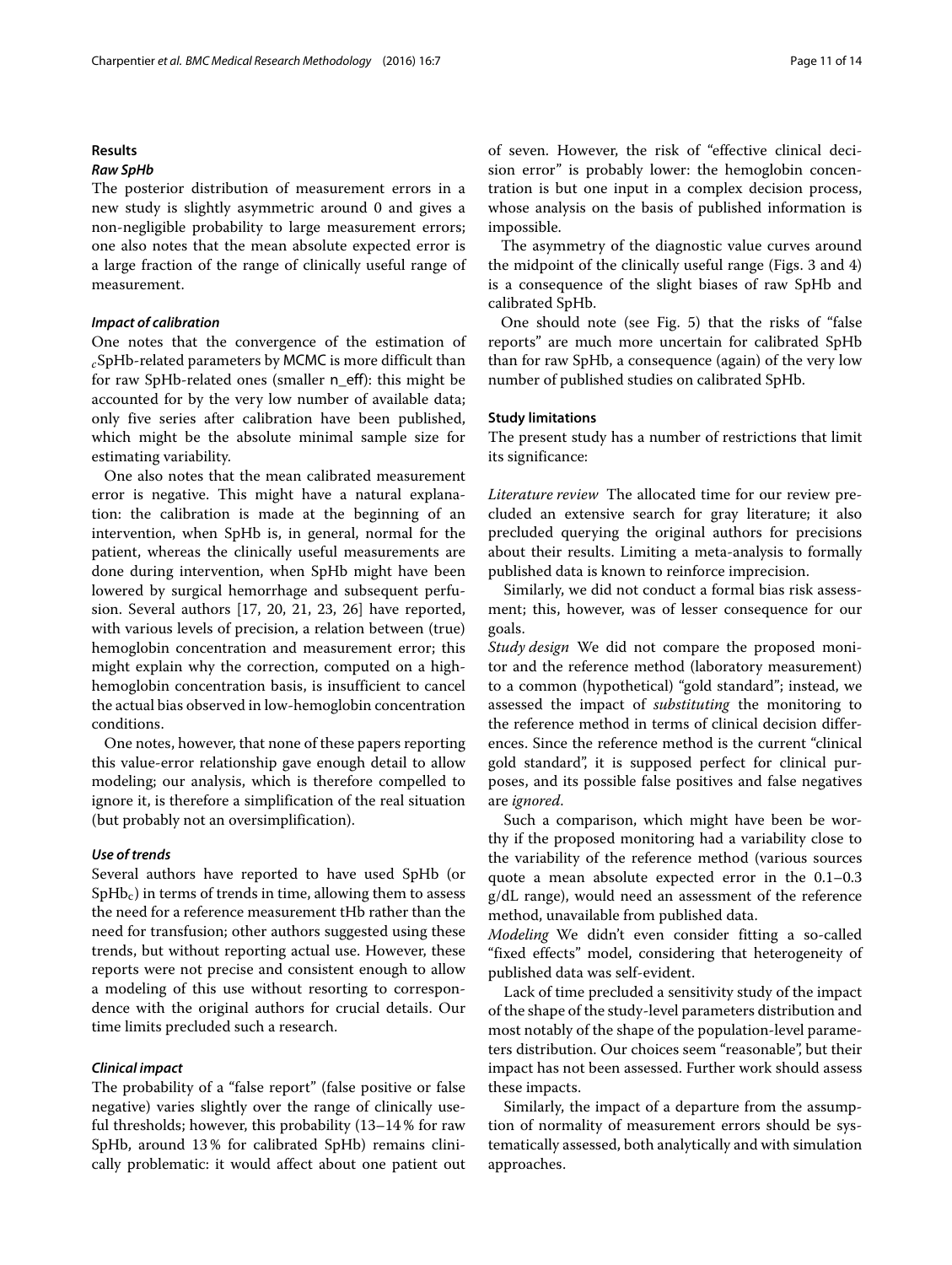Our goals in modeling were limited to the assessment of measurement error and its consequences in terms of decisional errors. In contrast, the authors of [\[1\]](#page-12-0) created a multiple regression model allowing them to assess the impact of various covariates. This modeling, probably very interesting to anesthesiologists and physiologists, was out of our scope of assessing the practical usability of the device under examination.

Finally, we did not try to assess the reality of the impact of calibration in terms of "hypothesis testing" or "model comparison": this question was not in our scope of interest.

*Clinical impact estimation* Modeling the clinical consequences of "false reports" is a much more intricate problem, requiring the modelization of a large body of medical knowledge. This question was widely out of the limited scope of the present study.

It should be noted that the main result in terms of clinical impact is an absolute probability of error rather than a conditional probability (such as sensitivity, specificity or predictive values).

## **Conclusions**

This study has shown that:

- Under the assumption of normality, a hierarchical model of variability can be built and used to estimate the variability of a phenomenon from published aggregate data, without recourse to individual data.
- This estimation can be used to assess the decisional (binary) consequences of the variability of the phenomenon of interest.
- The device of interest has been shown to have a mean absolute expected error of  $1.18 \pm 0.92$  (0.05 3.36) g/dL, which is large when compared to the clinically useful range of measurements.
- The mean measurement error (bias) is  $0.24 \pm 0.73$ (−1.23 1.59) g/dL, whose 95 % credible interval contains 0, and which is negligible compared to the mean absolute expected error.
- This measurement error entails a risk of decision error potentially impacting one patient out of seven, which is clinically problematic.
- This risk of "false report" is therefore much less a consequence of the mean expected error (bias) than a consequence of the mean absolute error (variability of the measurement).
- A calibration of the device using an initial reference measurement does not change this situation to any clinically relevant extent.

The proposed model, whose range of validity remains to be assessed, allows estimation of the variability-bound decision errors risk of a measurement from published aggregates; in the motivating example of hemoglobin concentration monitoring, this estimation shows that its clinical use is problematic.

# **Ethical approval and consent**

The present paper illustrates the proposed model with an example using already-published data. The authors did not check the conformance of the original papers to the Declaration of Helsinki and relied on the original papers publishers' checks.

# **Standards of reporting**

The present paper illustrates the proposed model with an example using already-published data; however, it does not aim to be a full-fledged systematic review of the motivating case. In consequence, the authors did not use the PRISMA checklist; this is discussed as one of the study limitations.

# **Availability of supporting data**

The data set supporting the results of this article is included within the article as Table [1](#page-2-0) and its Additional file [6,](#page-11-5) noweb source of the article.

# **Endnotes**

<sup>1</sup> Comité d'Évaluation et de Diffusion des Innovations Technologiques de l'AP-HP.

2Assistance Publique — Hôpitaux de Paris.

3Masimo Radical-7, Masimo Corp., USA. This device uses an extension of plethysmography by evaluating skin reflectance at 12 different wavelengths.

<sup>4</sup>The assumption of homoscedasticity of the residual errors allows for a simpler expression of the decomposition of the total error, but is not a necessary condition of validity; the assumption of independence is more crucial.

# **Additional files**

<span id="page-11-0"></span>**[Additional file 1:](http://dx.doi.org/10.1186/s12874-016-0107-5) Stan implementation of the meta-analytic model.** (STAN 7.66 kb)

<span id="page-11-1"></span>**[Additional file 2:](http://dx.doi.org/10.1186/s12874-016-0107-5) (Unix) text file: how to reproduce this paper (incl.software requirements).** (TXT 1.70 kb)

<span id="page-11-2"></span>**[Additional file 3:](http://dx.doi.org/10.1186/s12874-016-0107-5) MCMC traces (post-warmup).** (PDF 2170.88 kb)

<span id="page-11-3"></span>**[Additional file 4:](http://dx.doi.org/10.1186/s12874-016-0107-5) Summary of the posterior distribution of all parameters in the model.** (PDF 41.3 kb)

<span id="page-11-4"></span>**[Additional file 5:](http://dx.doi.org/10.1186/s12874-016-0107-5) Boxplots of study-level parameters distributions against the observed data they model.** (PDF 27.2 kb)

<span id="page-11-5"></span>**[Additional file 6:](http://dx.doi.org/10.1186/s12874-016-0107-5) noweb (knitr) source of this paper.** Includes data, R and Stan code, bibliographic database. (RNW 182 kb)

#### **Abbreviations**

HTA: Health Technology Assessment: "the systematic evaluation of the properties and effects of a health technology, addressing the direct and intended effects of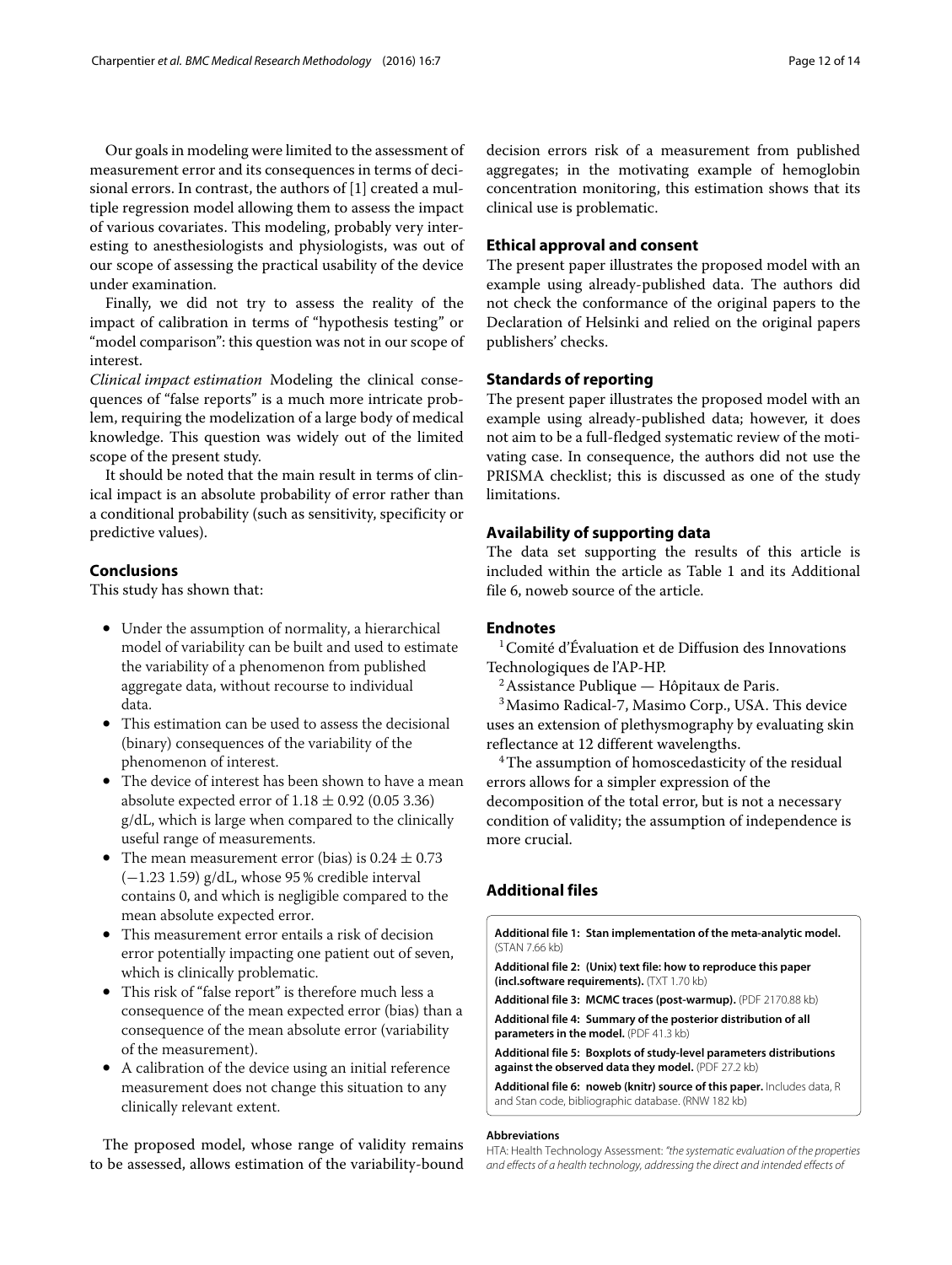this technology, as well as its indirect and unintended consequences, and aimed mainly at informing decision making regarding health technologies" [\[36\]](#page-13-7); tHb: Hemoglobin concentration as measured by the reference method; SpHb: Hemoglobin concentration as measured by the device of interest;  $_c$ SpHb: Hemoglobin concentration as measured by the device of interest and corrected of initial bias; LOA: Limits of agreement, a term widely used in methods comparison studies. See [\[3\]](#page-12-2);  $\mathcal{N}(\mu, \sigma^2)$ : Denotes a normal density of mean  $\mu$  and variance  $\sigma^2$ ; MCMC: Monte-Carlo Markov Chains; ML: Maximum Likelihood;  $\mathcal{L}N(\mu, \sigma^2)$ : Denotes a lognormal density of location parameter  $\mu$ and spread parameter  $\sigma^2$ ;  $\mathcal{M}$ *VN*( $\mu$ ,  $\Sigma$ ): Denotes a multivariate normal density of mean vector **μ** and variance-covariance matrix  $\Sigma$ ; t<sub>n</sub>: Denotes a standard Student's t density with n degrees of freedom;  $\chi^2_n$ : Denotes a chi-squared density with  $n$  degrees of freedom.

#### **Competing interests**

The authors declare that they have no competing interests.

#### **Authors' contributions**

Starting from a larger assessment study led by EC and AB, EC designed the study, extracted the analyzed data, conceived, refined and ran the probabilistic model, proposed its medical implications and drafted successive versions of the paper; EC, VL and BF searched and collected the primary data, validated data extraction, criticized the model, the results and their interpretation; AB and LG contributed to reframing the methods and results in the larger HTA context, and provided much needed medical criticism and, therefore, a large part of the discussion. However, the authors wish to underscore that this paper, as any scientific paper, results from a team work, where questions and criticisms of some authors were as important in the development of the paper as answers from other authors; therefore, the authors do not wish to separate their respective contributions. All authors read and approved the final manuscript.

#### **Acknowledgements**

The authors warmly thank Pr Bruno Falissard (Hôpital Paul-Brousse (AP-HP) and Unité INSERM U669), who declined authorship of this paper notwithstanding the importance of his contributions, criticisms and suggestions. The authors also wish to thank Dr Shinichi Nakagawa, Associate Professor of Behavioural Ecology, University of Otago, who was kind enough to send us a copy of his paper unobtainable from french public universities library system. The authors wish to thank Dr Ian R White, MRC Biostatistic Unit, and Pr Sylwia Bujkiewicz, Lecturer in Biostatistics, University of Leicester, reviewers of earlier versions of the present paper, for their insightful and helpful comments and suggestions which, among other enhancements, corrected a serious deficiency of a previous version of the presented model. In memoriam Jean Charpentier, Aug 9, 1930 — Sep 7, 2015.

#### **Author details**

<sup>1</sup> Secrétariat Scientifique du CEDIT — Assistance Publique - Hôpitaux de Paris, 3, Avenue Victoria, F-75186 Paris, France. 2CEDIT — Assistance Publique - Hôpitaux de Paris, 3, Avenue Victoria, F-75186 Paris, France.

### Received: 3 June 2016 Accepted: 4 January 2016 Published online: 19 January 2016

#### **References**

- <span id="page-12-0"></span>1. Kim SH, Lilot M, Murphy LS-L, Sidhu KS, Yu Z, Rinehart J, et al. Accuracy of continuous noninvasive hemoglobin monitoring: a systematic review and meta-analysis. Anesth Analg. 2014;119(2):332–46. doi[:10.1213/ANE.](http://dx.doi.org/10.1213/ANE.0000000000000272) [0000000000000272.](http://dx.doi.org/10.1213/ANE.0000000000000272)
- <span id="page-12-1"></span>2. Williamson PR, Lancaster GA, Craig JV, Smyth RL. Meta-analysis of method comparison studies. Stat Med. 2002;21(14):2013–025. doi[:10.1002/sim.1158](http://dx.doi.org/10.1002/sim.1158) Accessed 2015-03-10.
- <span id="page-12-2"></span>3. Bland MJ, Altman DG. Statistical methods for assessing agreement between two methods of clinical measurement. The Lancet. 1986;327(8476):307–10. doi[:10.1016/S0140-6736\(86\)90837-8.](http://dx.doi.org/10.1016/S0140-6736(86)90837-8)
- <span id="page-12-3"></span>4. Stan Development Team. Stan Modeling Language Users Guide and Reference Manual, Version 2.6; 2015. [http://mc-stan.org/.](http://mc-stan.org/) Accessed on January 8, 2016.
- <span id="page-12-4"></span>5. Stan Development Team. RStan: the R Interface to Stan, Version 2.5.0; 2014. [http://mc-stan.org/interfaces/rstan.html.](http://mc-stan.org/interfaces/rstan.html) Accessed on January 8, 2016.
- <span id="page-12-5"></span>6. R Core Team. R: A Language and Environment for Statistical Computing. Vienna, Austria: R Foundation for Statistical Computing; 2015. [http://](http://www.R-project.org/) [www.R-project.org/.](http://www.R-project.org/) Accessed on January 8, 2016.
- <span id="page-12-6"></span>7. Gelman A. Prior distributions for variance parameters in hierarchical models. Bayesian Anal. 2006;1(3):515–33.
- <span id="page-12-7"></span>8. Gelman A, Jakulin A, Pittau MG, Su YS. A weakly informative default prior distribution for logistic and other regression models. Ann Appl Stat. 2008;2(4):1360–83. doi[:10.1214/08-AOAS191](http://dx.doi.org/10.1214/08-AOAS191) Accessed 2015-04-13.
- <span id="page-12-8"></span>9. Gelman A, Carlin JB, Stern HS, Dunson DB, Vehtari A, Rubin DB. Bayesian Data Analysis, Third Edition, 3rd. Boca Raton: Chapman and Hall/CRC; 2013.
- <span id="page-12-9"></span>10. Carson JL, Carless PA, Hebert PC. Transfusion thresholds and other strategies for guiding allogeneic red blood cell transfusion. Cochrane Database Syst Rev. 2012;4:002042. doi[:10.1002/14651858.CD002042.pub3.](http://dx.doi.org/10.1002/14651858.CD002042.pub3)
- 11. Carson JL, Carless PA, Hébert PC. Outcomes using lower vs higher hemoglobin thresholds for red blood cell transfusion. JAMA. 2013;309(1): 83–4. doi[:10.1001/jama.2012.50429.](http://dx.doi.org/10.1001/jama.2012.50429)
- <span id="page-12-10"></span>12. Transfusion de globules rouges homologues - Anesthésie réanimation chirurgie. Haute Autorité de Santé: Argumentaire scientifique. 2014. [http://www.has-sante.fr/portail/upload/docs/application/pdf/2015-02/](http://www.has-sante.fr/portail/upload/docs/application/pdf/2015-02/transfusion_de_globules_rouges_homologues_-_anesthesie_reanimation_chirurgie_urgence_-_argumentaire.pdf) [transfusion\\_de\\_globules\\_rouges\\_homologues\\_-\\_anesthesie\\_reanimation\\_](http://www.has-sante.fr/portail/upload/docs/application/pdf/2015-02/transfusion_de_globules_rouges_homologues_-_anesthesie_reanimation_chirurgie_urgence_-_argumentaire.pdf) [chirurgie\\_urgence\\_-\\_argumentaire.pdf,](http://www.has-sante.fr/portail/upload/docs/application/pdf/2015-02/transfusion_de_globules_rouges_homologues_-_anesthesie_reanimation_chirurgie_urgence_-_argumentaire.pdf) Accessed 2015-04-06.
- <span id="page-12-11"></span>13. Berkow L, Rotolo S, Mirski E. Continuous noninvasive hemoglobin monitoring during complex spine surgery. Anesth Analg. 2011;113(6): 1396–402. doi[:10.1213/ANE.0b013e318230b425.](http://dx.doi.org/10.1213/ANE.0b013e318230b425)
- 14. Causey MW, Miller S, Foster A, Beekley A, Zenger D, Martin M. Validation of noninvasive hemoglobin measurements using the Masimo Radical-7 SpHb Station. Am J Surg. 2011;201(5):592–8. doi[:10.1016/j.amjsurg.2011.01.020.](http://dx.doi.org/10.1016/j.amjsurg.2011.01.020)
- 15. Lamhaut L, Apriotesei R, Combes X, Lejay M, Carli P, Vivien B. Comparison of the accuracy of noninvasive hemoglobin monitoring by spectrophotometry (SpHb) and HemoCue® with automated laboratory hemoglobin measurement. Anesthesiology. 2011;115(3):548–54. doi[:10.1097/ALN.0b013e3182270c22.](http://dx.doi.org/10.1097/ALN.0b013e3182270c22)
- 16. Miller RD, Ward TA, Shiboski SC, Cohen NH. A comparison of three methods of hemoglobin monitoring in patients undergoing spine surgery. Anesth Analg. 2011;112(4):858–63. do[i:10.1213/ANE.](http://dx.doi.org/10.1213/ANE.0b013e31820eecd1) [0b013e31820eecd1.](http://dx.doi.org/10.1213/ANE.0b013e31820eecd1)
- <span id="page-12-13"></span>17. Applegate RL, Barr SJ, Collier CE, Rook JL, Mangus DB, Allard MW. Evaluation of pulse cooximetry in patients undergoing abdominal or pelvic surgery. Anesthesiology. 2012;116(1):65–72. doi[:10.1097/ALN.](http://dx.doi.org/10.1097/ALN.0b013e31823d774f) [0b013e31823d774f.](http://dx.doi.org/10.1097/ALN.0b013e31823d774f)
- 18. Butwick A, Hilton G, Carvalho B. Non-invasive haemoglobin measurement in patients undergoing elective Caesarean section. Br J Anaesth. 2012;108(2):271–7. doi[:10.1093/bja/aer373.](http://dx.doi.org/10.1093/bja/aer373)
- 19. Colquhoun DA, Forkin KT, Durieux ME, Thiele RH. Ability of the Masimo pulse CO-Oximeter to detect changes in hemoglobin. J Clin Monit Comput. 2012;26(2):69–73. do[i:10.1007/s10877-012-9335-3.](http://dx.doi.org/10.1007/s10877-012-9335-3)
- <span id="page-12-14"></span>20. Park YH, Lee JH, Song HG, Byon HJ, Kim HS, Kim JT. The accuracy of noninvasive hemoglobin monitoring using the radical-7 pulse CO-Oximeter in children undergoing neurosurgery. Anesth Analg. 2012;115(6):1302–7. doi[:10.1213/ANE.0b013e31826b7e38.](http://dx.doi.org/10.1213/ANE.0b013e31826b7e38)
- <span id="page-12-15"></span>21. Vos JJ, Kalmar AF, Struys MMRF, Porte RJ, Wietasch JKG, Scheeren TWL, et al. Accuracy of non-invasive measurement of haemoglobin concentration by pulse co-oximetry during steady-state and dynamic conditions in liver surgery. Br J Anaesth. 2012;109(4):522–8. doi[:10.1093/bja/aes234.](http://dx.doi.org/10.1093/bja/aes234)
- 22. Dewhirst E, Naguib A, Winch P, Rice J, Galantowicz M, McConnell P, et al. Accuracy of noninvasive and continuous hemoglobin measurement by pulse co-oximetry during preoperative phlebotomy. J Intensive Care Med. 2013;29(4):238–42. doi[:10.1177/0885066613485355.](http://dx.doi.org/10.1177/0885066613485355)
- <span id="page-12-16"></span>23. Giraud B, Frasca D, Debaene B, Mimoz O. Comparison of haemoglobin measurement methods in the operating theatre. Br J Anaesth. 2013;111(6):946–54. doi[:10.1093/bja/aet252.](http://dx.doi.org/10.1093/bja/aet252)
- <span id="page-12-12"></span>24. Isosu T, Obara S, Hosono A, Ohashi S, Nakano Y, Imaizumi T, et al. Validation of continuous and noninvasive hemoglobin monitoring by pulse CO-oximetry in Japanese surgical patients. J Clin Monit Comput. 2013;27(1):55–60. doi[:10.1007/s10877-012-9397-2.](http://dx.doi.org/10.1007/s10877-012-9397-2)
- 25. Sjöstrand F, Rodhe P, Berglund E, Lundström N, Svensen C. The use of a noninvasive hemoglobin monitor for volume kinetic analysis in an